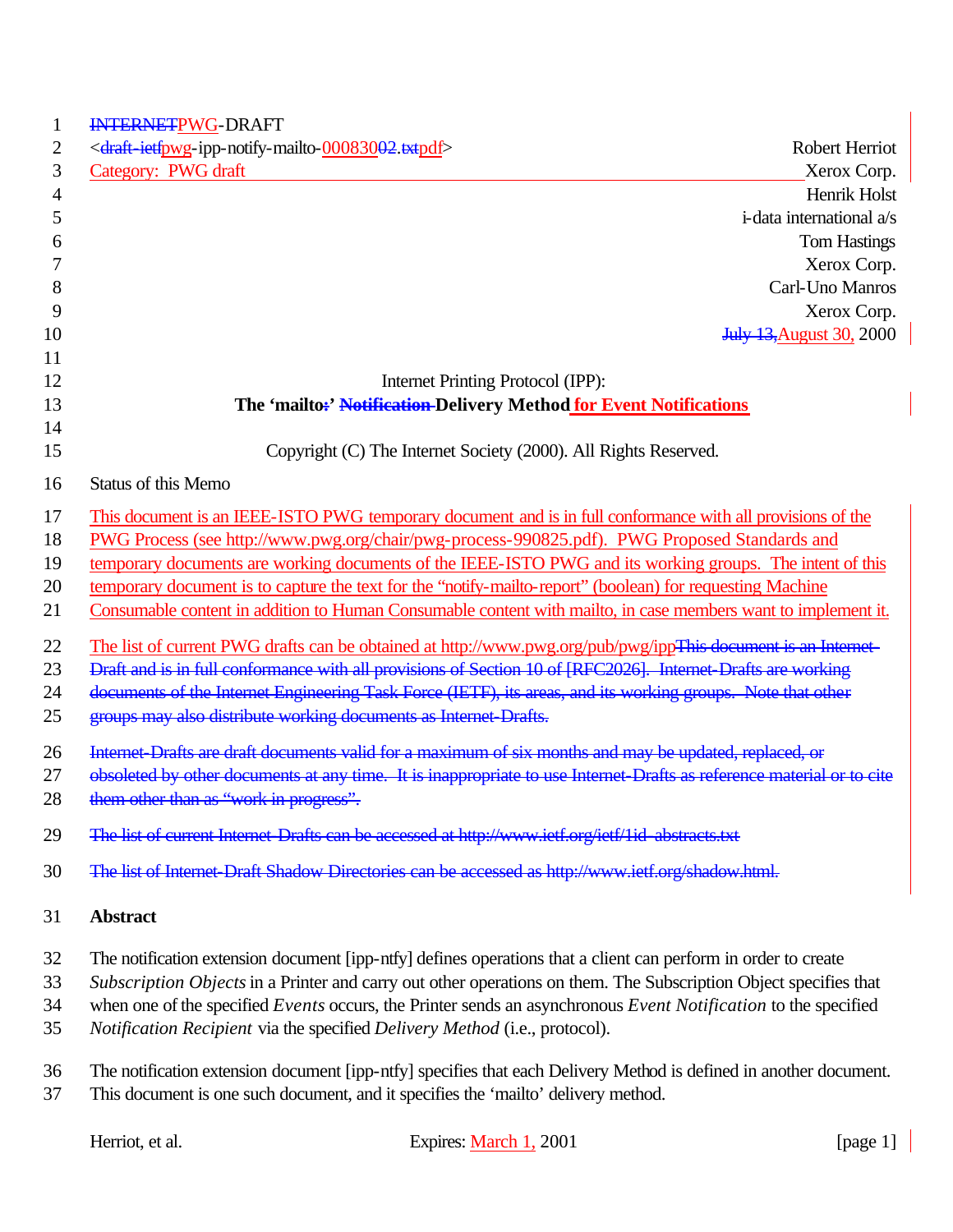- 38 For this Delivery Method, when an Event occurs, the Printer immediately sends an Event Notification via an email
- 39 message to the Notification Recipient specified in the Subscription Object. The message body of the email consists
- 40 of Human Consumable text and that is not intended to be parsed by a machine. The message body optionally
- 41 consists of Machine Consumable content as well.
- 42 The Notification Recipient receives the Event Notification in the same way as it receives any other email message.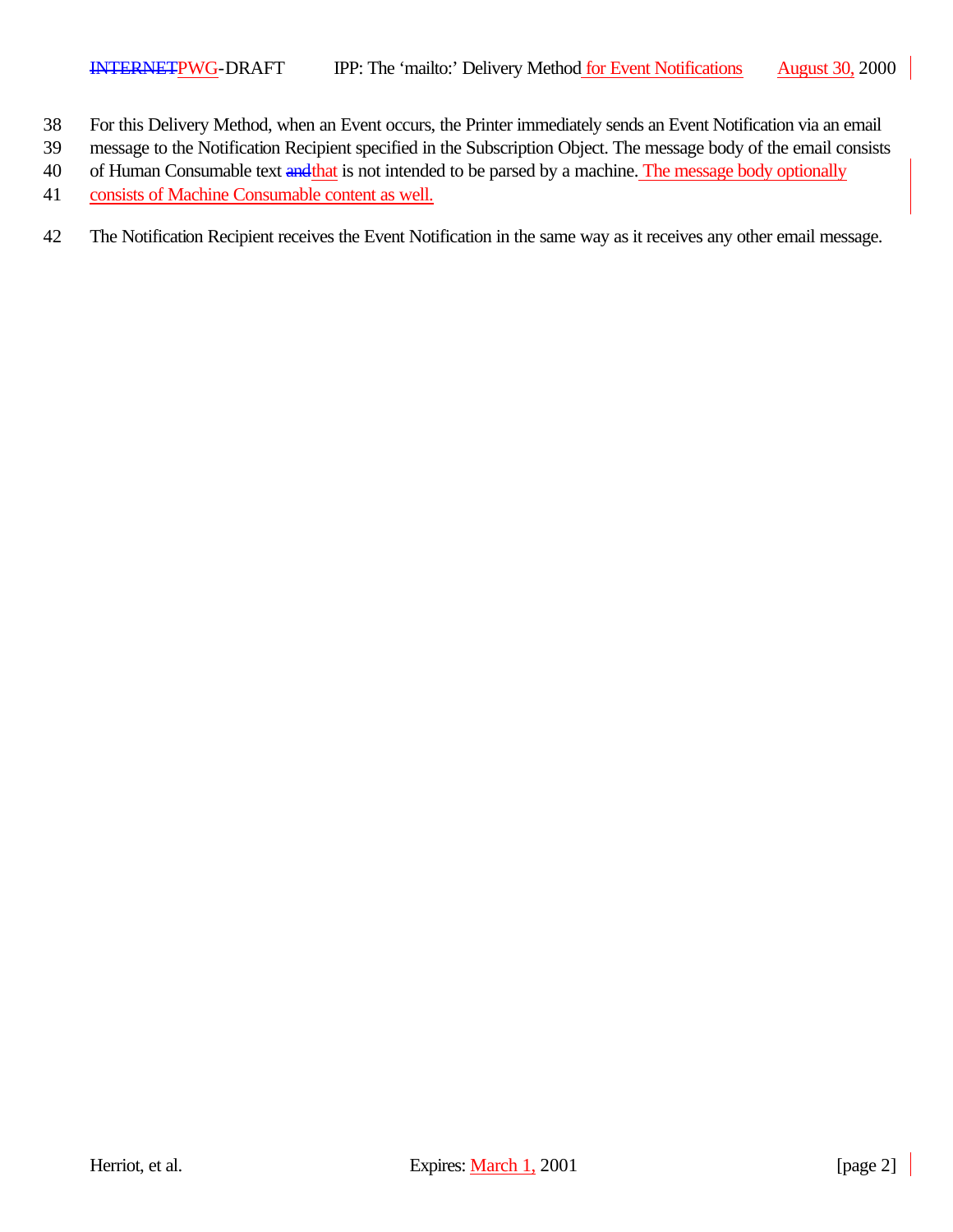- 43 The *fullbasic* set of IPP documents includes:
- Design Goals for an Internet Printing Protocol [RFC2567]
- Rationale for the Structure and Model and Protocol for the Internet Printing Protocol [RFC2568]
- Internet Printing Protocol/1.1: Model and Semantics [ipp-mod]
- Internet Printing Protocol/1.1: Encoding and Transport [ipp-pro]
- Internet Printing Protocol/1.1: Implementer's Guide [ipp-iig]
- Mapping between LPD and IPP Protocols [RFC2569]
- Internet Printing Protocol (IPP): IPP Event Notification Specification [ipp-ntfy]
- 

The "Design Goals for an Internet Printing Protocol" document takes a broad look at distributed printing

functionality, and it enumerates real-life scenarios that help to clarify the features that need to be included in a

- printing protocol for the Internet. It identifies requirements for three types of users: end users, operators, and
- administrators. It calls out a subset of end user requirements that are satisfied in IPP/1.0. A few OPTIONAL
- operator operations have been added to IPP/1.1.

The "Rationale for the Structure and Model and Protocol for the Internet Printing Protocol" document describes

IPP from a high level view, defines a roadmap for the various documents that form the suite of IPP specification

documents, and gives background and rationale for the IETF working group's major decisions.

The "Internet Printing Protocol/1.1: Model and Semantics" document describes a simplified model with abstract

objects, their attributes, and their operations that are independent of encoding and transport. It introduces a Printer

and a Job object. The Job object optionally supports multiple documents per Job. It also addresses security,

internationalization, and directory issues.

The "Internet Printing Protocol/1.1: Encoding and Transport" document is a formal mapping of the abstract

operations and attributes defined in the model document onto HTTP/1.1 [RFC2616]. It defines the encoding rules

 for a new Internet MIME media type called "application/ipp". This document also defines the rules for transporting over HTTP a message body whose Content-Type is "application/ipp". This document also defines a new scheme

- named 'ipp' for identifying IPP printers and jobs.
- The "Internet Printing Protocol/1.1: Implementer's Guide" document gives insight and advice to implementers of

IPP clients and IPP objects. It is intended to help them understand IPP/1.1 and some of the considerations that

may assist them in the design of their client and/or IPP object implementations. For example, a typical order of

- processing requests is given, including error checking. Motivation for some of the specification decisions is also
- included.
- The "Mapping between LPD and IPP Protocols" document gives some advice to implementers of gateways
- between IPP and LPD (Line Printer Daemon) implementations.
- The "Event Notification Specification" document describes an extension to the IPP/1.0, IPP/1.1, and future
- versions. This extension allows a client to subscribe to printing related Events. The Subscription Object specifies
- that when one of the specified *Event* occurs, the Printer sends an asynchronous *Event Notification* to the
- specified *Notification Recipient* via the specified *Delivery Method* (i.e., protocol). A client associates
- Subscription Objects with a particular Job by performing the Create-Job-Subscriptions operation or by submitting
- a Job with subscription information. A client associates Subscription Objects with the Printer by performing a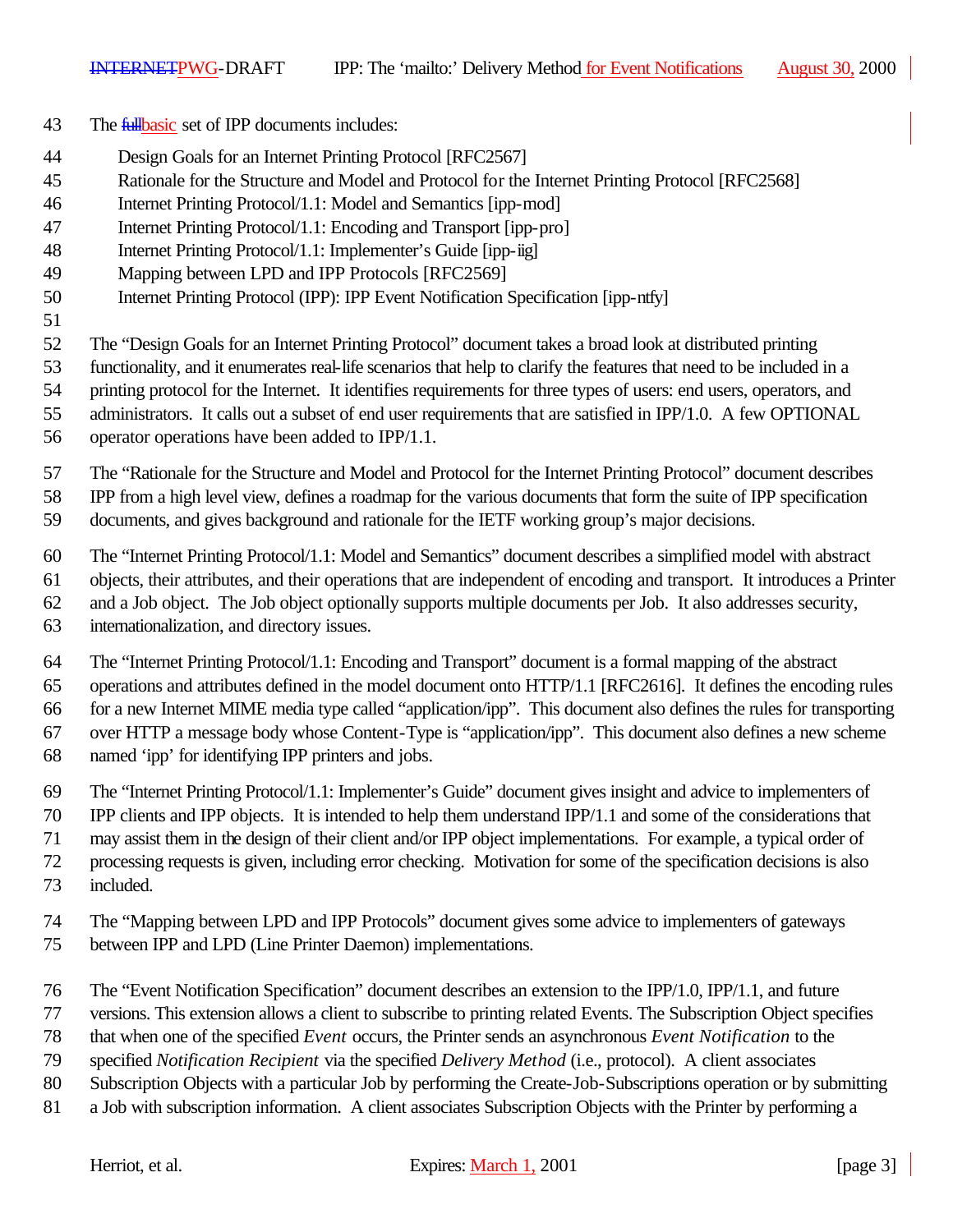- 82 Create-Printer-Subscriptions operation. Four other operations are defined for Subscription Objects: Get-
- 83 Subscriptions-Attributes, Get-Subscriptions, Renew-Subscription, and Cancel-Subscription.

84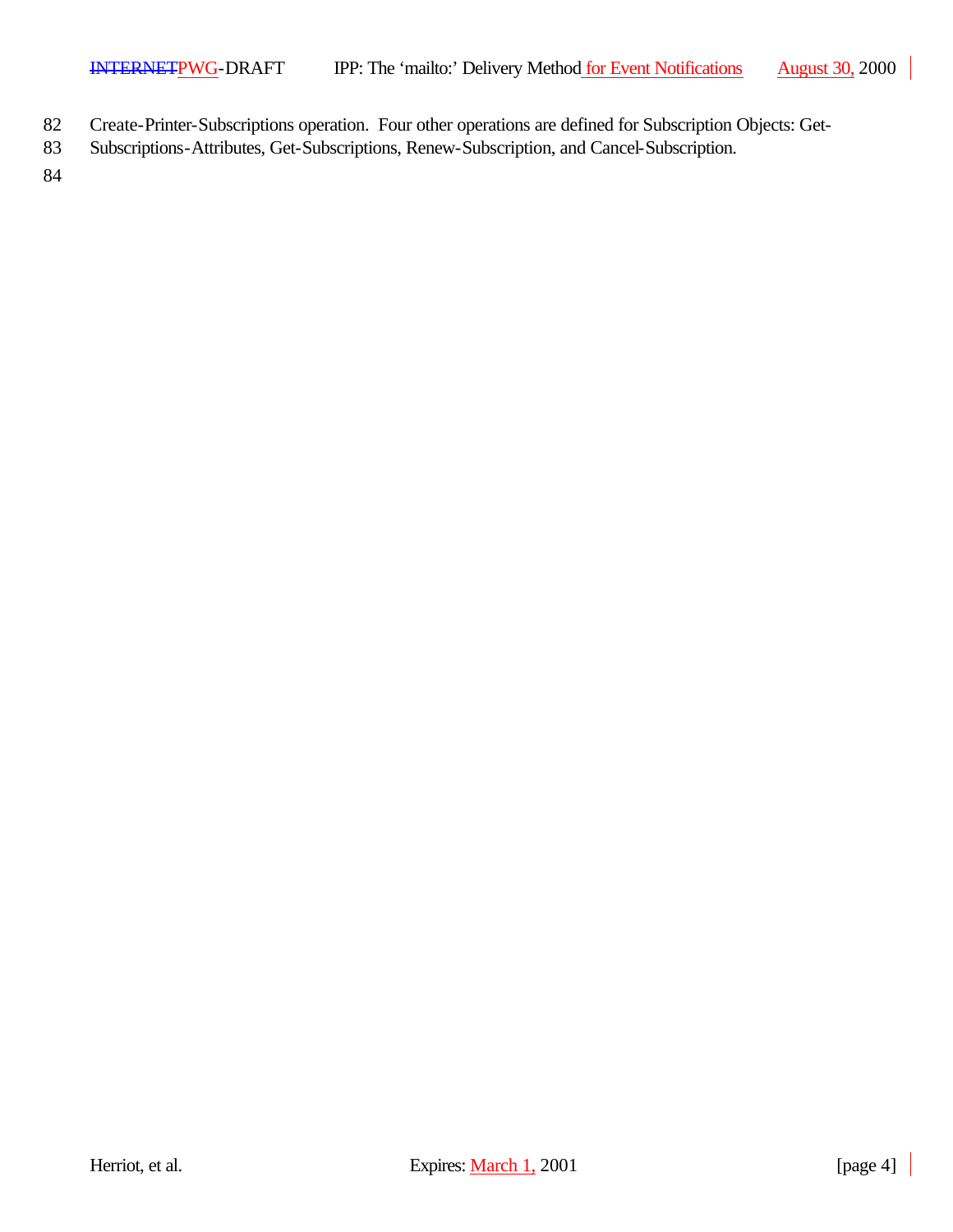| 84  |                 | <b>Table of Contents</b> |  |
|-----|-----------------|--------------------------|--|
| 85  | 1               |                          |  |
| 86  | $\overline{2}$  |                          |  |
| 87  | 3               |                          |  |
| 88  | $\overline{4}$  |                          |  |
| 89  | $5\overline{)}$ |                          |  |
| 90  | 5.1             |                          |  |
| 91  | 5.1.1           |                          |  |
| 92  | 5.1.2           |                          |  |
| 93  | 5.2             |                          |  |
| 94  | 5.2.1           |                          |  |
| 95  | 5.2.2           |                          |  |
| 96  | 6               |                          |  |
| 97  | 6.1             |                          |  |
| 98  | 6.1.1           |                          |  |
| 99  | 6.1.2           |                          |  |
| 100 | 6.1.3           |                          |  |
| 101 | 6.1.4           |                          |  |
| 102 | 6.1.5           |                          |  |
| 103 | 6.1.6           |                          |  |
| 104 | 6.1.7           |                          |  |
| 105 | 6.2             |                          |  |
| 106 | 6.3             |                          |  |
| 107 | 6.3.1           |                          |  |
| 108 | 6.3.2           |                          |  |
| 109 | 6.3.3           |                          |  |
| 110 | 6.4             |                          |  |
| 111 | 6.5             |                          |  |
| 112 | 6.5.1           |                          |  |
| 113 | 6.5.2           |                          |  |
| 114 | 6.5.3           |                          |  |
| 115 | 6.5.4           |                          |  |
| 116 | 7               |                          |  |
| 117 | 8               |                          |  |
| 118 | 9               |                          |  |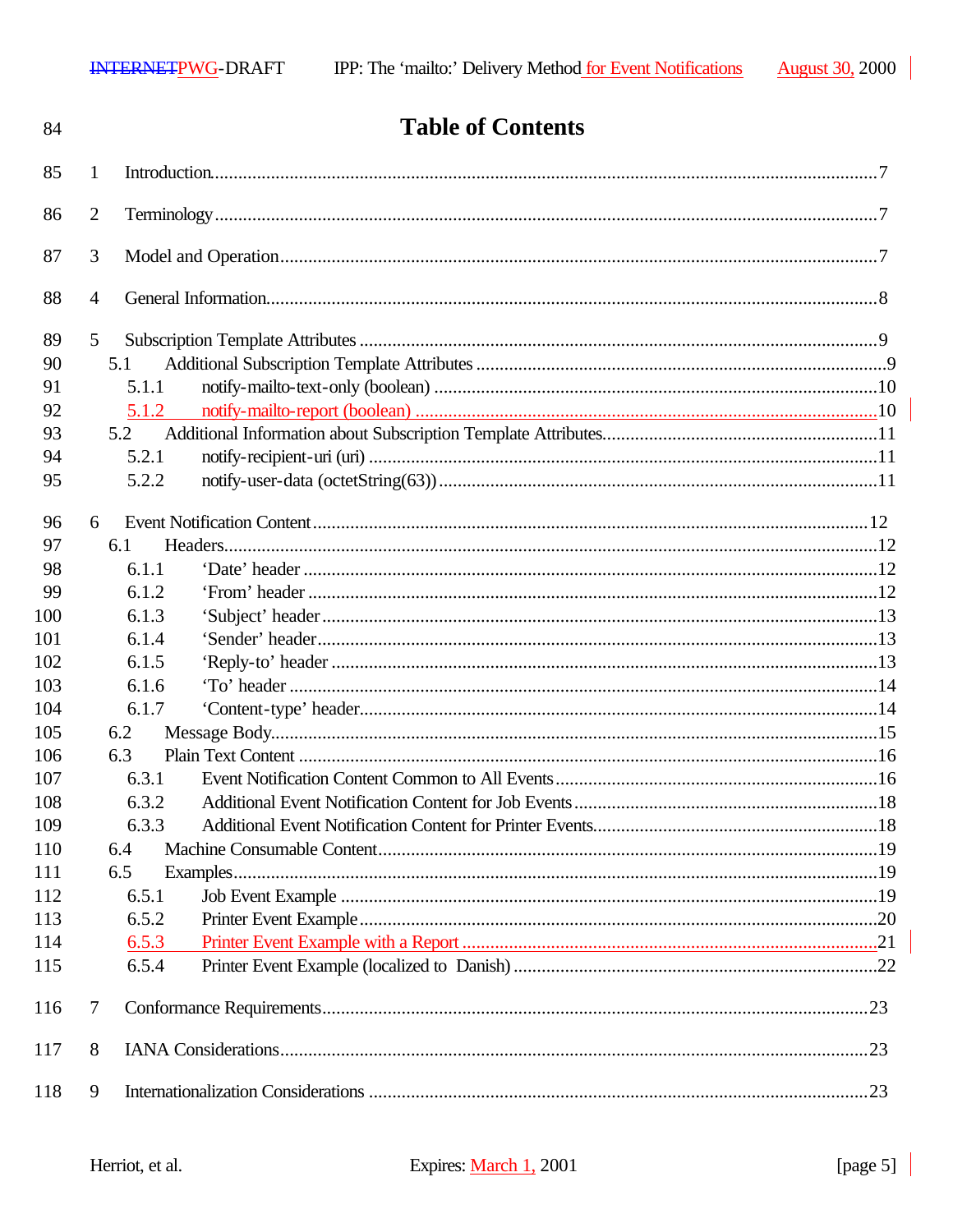| 123 |  |  |
|-----|--|--|

# **Table of Tables**

| 125 |  |
|-----|--|
| 126 |  |
| 127 |  |
| 128 |  |
| 129 |  |
| 130 |  |
| 131 |  |
|     |  |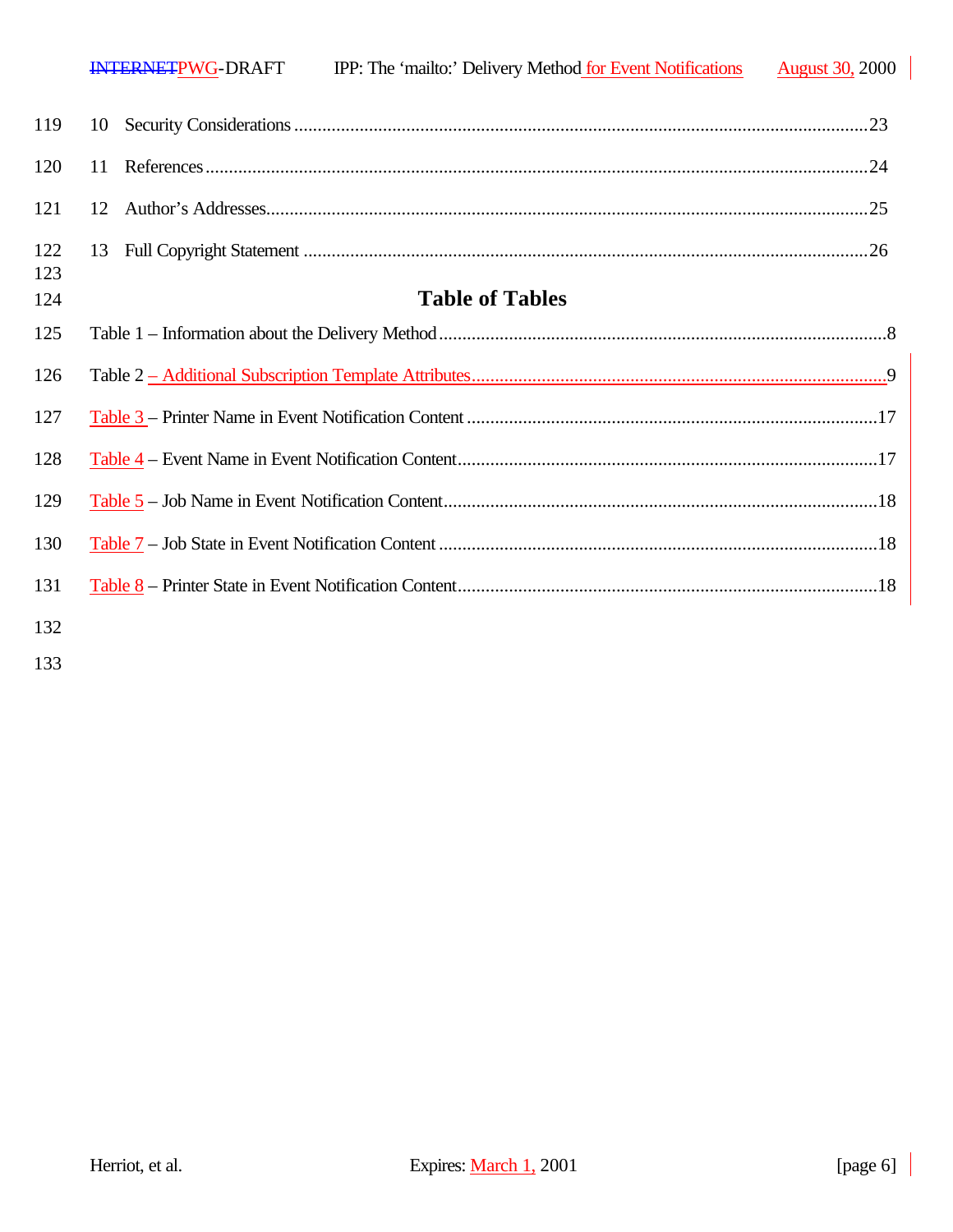# **1 Introduction**

- The notification extension document [ipp-ntfy] defines operations that a client can perform in order to create
- *Subscription Objects* in a Printer and carry out other operations on them. A Subscription Object represents a
- Subscription abstraction. The Subscription Object specifies that when one of the specified *Events* occurs, the
- Printer sends an asynchronous *Event Notification* to the specified *Notification Recipient* via the specified
- *Delivery Method* (i.e., protocol).
- The notification extension document [ipp-ntfy] specifies that each Delivery Method is defined in another document.
- This document is one such document, and it specifies the 'mailto' delivery method.
- For this Delivery Method, when an Event occurs, the Printer immediately sends an Event Notification via an email
- message to the Notification Recipient specified in the Subscription Object. The message body of the email consists
- 143 of Human Consumable text and that is not intended to be parsed by a machine. The message body may also contain
- Machine Consumable content. The 'mailto' Delivery Method is a 'push' Delivery Method as defined in [ipp-ntfy].
- The Notification Recipient receives the Event Notification in the same way as it receives any other email message.

# **2 Terminology**

- This section defines the following terms that are used throughout this document:
- Capitalized terms, such as **MUST, MUST NOT, REQUIRED, SHOULD, SHOULD NOT, MAY, NEED**
- **NOT, and OPTIONAL**, have special meaning relating to conformance to this specification. These terms are
- defined in [ipp-mod section 13.1 on conformance terminology, most of which is taken from RFC 2119
- [RFC2119].
- For capitalized terms that appear in this document, see [ipp-ntfy].

# **3 Model and Operation**

- In a Subscription Creation Operation, when the value of the "notify-recipient-uri" attribute contains the scheme
- "mailto", the client is requesting that the Printer use the 'mailto' Delivery Method for Event Notifications generated from the new Subscription Object.
- For this Delivery Method, the "notify-recipient-uri" attribute value MUST consist of a "mailto" scheme followed by
- a colon, and then followed by an address part (e.g. 'mailto:smith@abc.com'). See section 5.2.1 for the syntax of
- the "notify-recipient-uri" attribute value for this Delivery Method.
- A Printer MUST support SMTP [RFC821], and it MAY support other email protocols. A Printer MAY use
- additional services, such as SMTP delivery status notification [RFC1891] or S/MIME encryption [RFC2633].
- If the client wants the Printer to send Event Notifications via the 'mailto' Delivery Method, the client MUST choose
- a value for "notify-recipient-uri" attribute which conforms to the rules of section 5.2.1. To avoid denial-of-service
- attacks, a client SHOULD NOT use distribution lists as the Notification Recipient.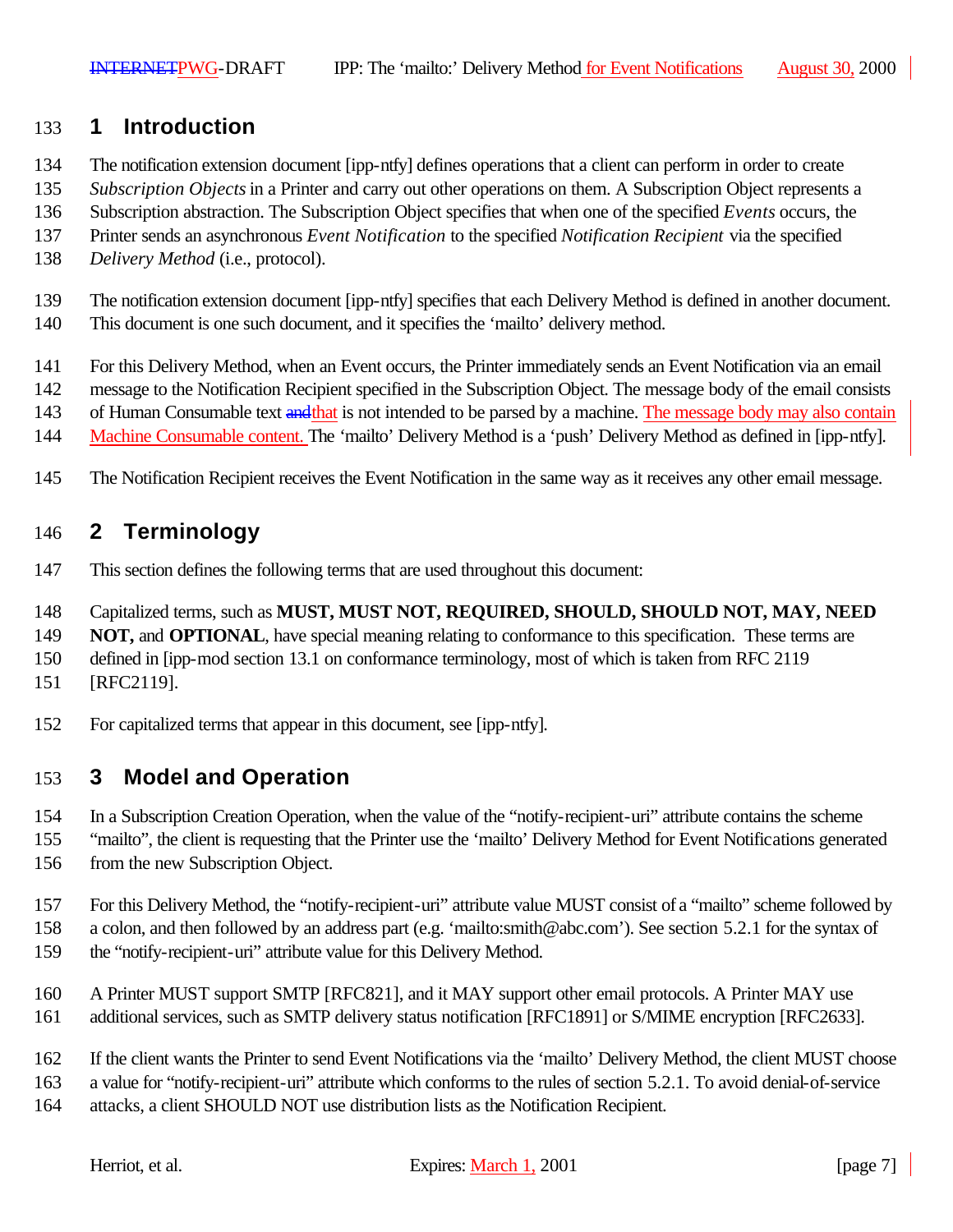- 165 When an Event occurs, the Printer MUST immediately:
- 166 1. Find all pertinent Subscription Objects P according to the rules of section 9 of [ipp-ntfy], AND
- 167 2. Find the subset M of these Subscription Objects P whose "notify-recipient-uri" attribute has a scheme 168 value of 'mailto', AND
- 169 3. For each Subscription Object in M, the Printer MUST
- 170 a) generate an email message as specified in section 5.2.2 AND
- 171 b) send the email message to the Notification Recipient specified by the address part of the "notify-172 recipient-uri" attribute value (see section 5.2.1).
- 173 If the Printer supports only SMTP, it MUST send the email message via SMTP. If the Printer supports additional
- 174 email protocols, it MUST determine the protocol from the address part of the "notify-recipient-uri" attribute value
- 175 and then send the email message via the appropriate email protocol.
- 176 When a Subscribing Client is subscribing to the 'job-progress' event (which is a frequently occurring event), it
- 177 SHOULD supply the "notify-time-interval" attribute (see [ipp-ntfy]) in the Subscription Creation request with a
- 178 suitable value to limit the time between 'job-progress' Event Notifications sent by the Printer.

#### 179 **4 General Information**

- 180 If a Printer supports this Delivery Method, the following are its characteristics.
- 

#### 181 **Table 1 – Information about the Delivery Method**

| <b>Document Method Conformance Requirement</b>                                                                                                                 | <b>Delivery Method Realization</b>                                                               |
|----------------------------------------------------------------------------------------------------------------------------------------------------------------|--------------------------------------------------------------------------------------------------|
| What is the URL scheme name for the Delivery<br>1.<br>Method?                                                                                                  | mailto                                                                                           |
| 2. Is the Delivery Method REQUIRED,<br>RECOMMEND, or OPTIONAL for an IPP<br>Printer to support?                                                                | <b>RECOMMENDED</b>                                                                               |
| 3. What transport and delivery protocols does the<br>Printer use to deliver the Event Notification<br>Content, <i>i.e.</i> , what is the entire network stack? | A Printer MUST support SMTP. It MAY support<br>other email protocols.                            |
| 4. Can several Event Notifications be combined<br>into a Compound Event Notification?                                                                          | A Printer implementation MAY combine several Event<br>Notifications into a single email message. |
| 5. Is the Delivery Method initiated by the<br>Notification Recipient (pull), or by the Printer<br>(push)?                                                      | This Delivery Method is a push.                                                                  |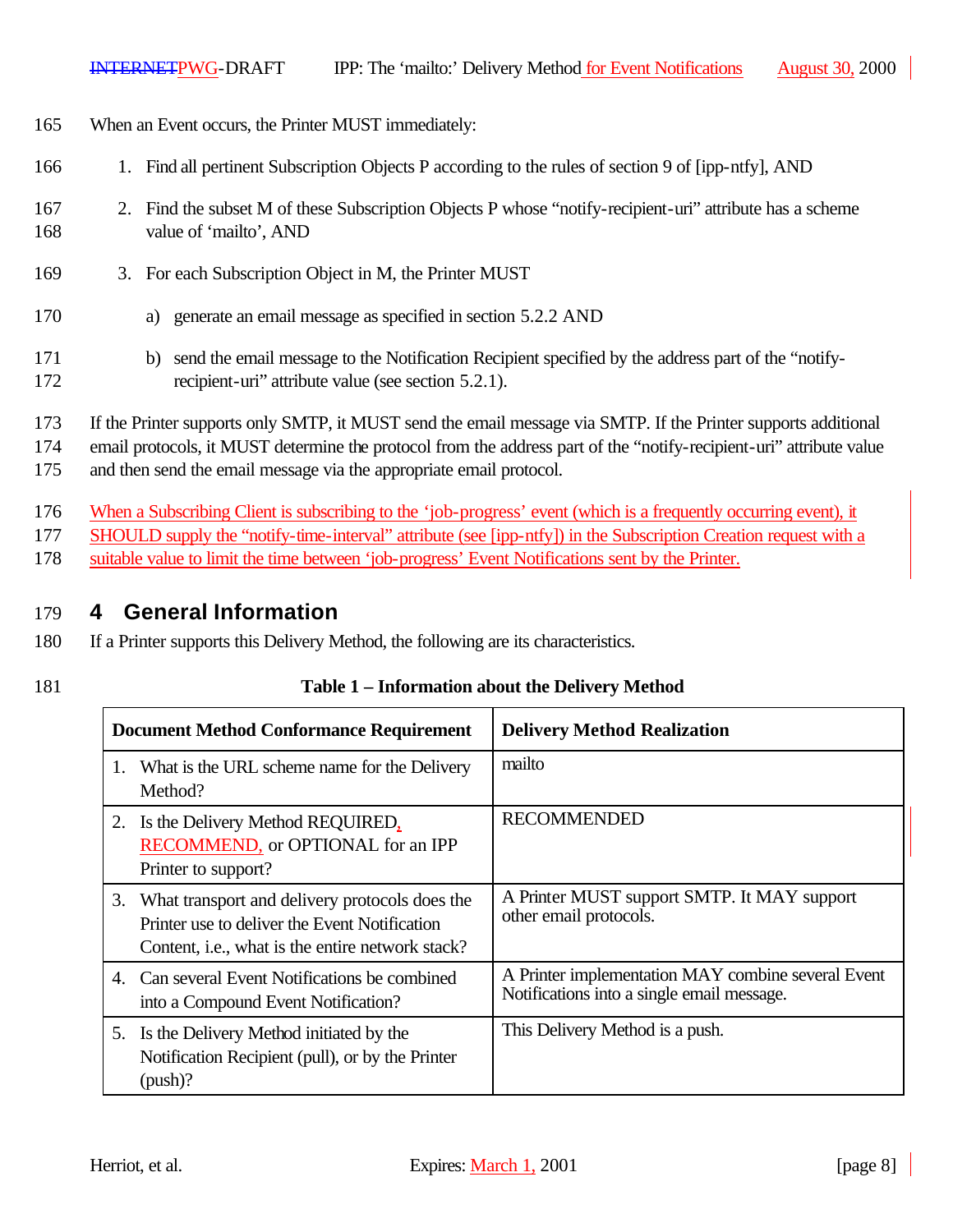| 6. | Is the Event Notification content Machine<br>Consumable or Human Consumable?                                                                                                                                                                                                                                                                                                                                                                                    | Human Consumable and Machine Consumable                                                           |
|----|-----------------------------------------------------------------------------------------------------------------------------------------------------------------------------------------------------------------------------------------------------------------------------------------------------------------------------------------------------------------------------------------------------------------------------------------------------------------|---------------------------------------------------------------------------------------------------|
| 7. | What section in this document answers the<br>following question? For a Machine Consumable<br>Event Notification, what is the representation and<br>encoding of values defined in section 9.1 of [ipp-<br>ntfy] and the conformance requirements thereof?<br>For a Human Consumable Event Notification,<br>what is the representation and encoding of pieces<br>of information defined in section 9.2 of [ipp-ntfy]<br>and the conformance requirements thereof? | Section 6                                                                                         |
| 8. | What are the latency and reliability of the<br>transport and delivery protocol?                                                                                                                                                                                                                                                                                                                                                                                 | Same as the underlying SMTP (or other optional) email<br>transport                                |
| 9. | What are the security aspects of the transport<br>and delivery protocol, e.g., how it is handled in<br>firewalls?                                                                                                                                                                                                                                                                                                                                               | Same as the underlying SMTP (or other optional) email<br>transport                                |
|    | 10. What are the content length restrictions?                                                                                                                                                                                                                                                                                                                                                                                                                   | None                                                                                              |
|    | 11. What are the additional values or pieces of<br>information that a Printer sends in an Event<br>Notification content and the conformance<br>requirements thereof?                                                                                                                                                                                                                                                                                            | None                                                                                              |
|    | 12. What are the additional Subscription Template<br>and/or Subscription Description attributes and<br>the conformance requirements thereof?                                                                                                                                                                                                                                                                                                                    | See section 5.1.1 on "notify-mailto-text-only" and see<br>section 5.1.2 on "notify-mailto-report" |
|    | 13. What are the additional Printer Description<br>attributes and the conformance requirements<br>thereof?                                                                                                                                                                                                                                                                                                                                                      | None                                                                                              |

# 182 **5 Subscription Template Attributes**

# 183 **5.1 Additional Subscription Template Attributes**

184 This Delivery Method introduces  $\frac{\text{one two}}{\text{additional Subscript completion}}$  Template Attribute. Attribute (See Table 2.)

### 185 **Table 2 – Additional Subscription Template Attributes**

| <b>Attribute in Subscription Object</b> | <b>Default and Supported Printer Attributes</b> |
|-----------------------------------------|-------------------------------------------------|
| notify-mailto-text-only (boolean)       | N/A                                             |
| notify-mailto-report (boolean)          | notify-mailto-report-supported (boolean)        |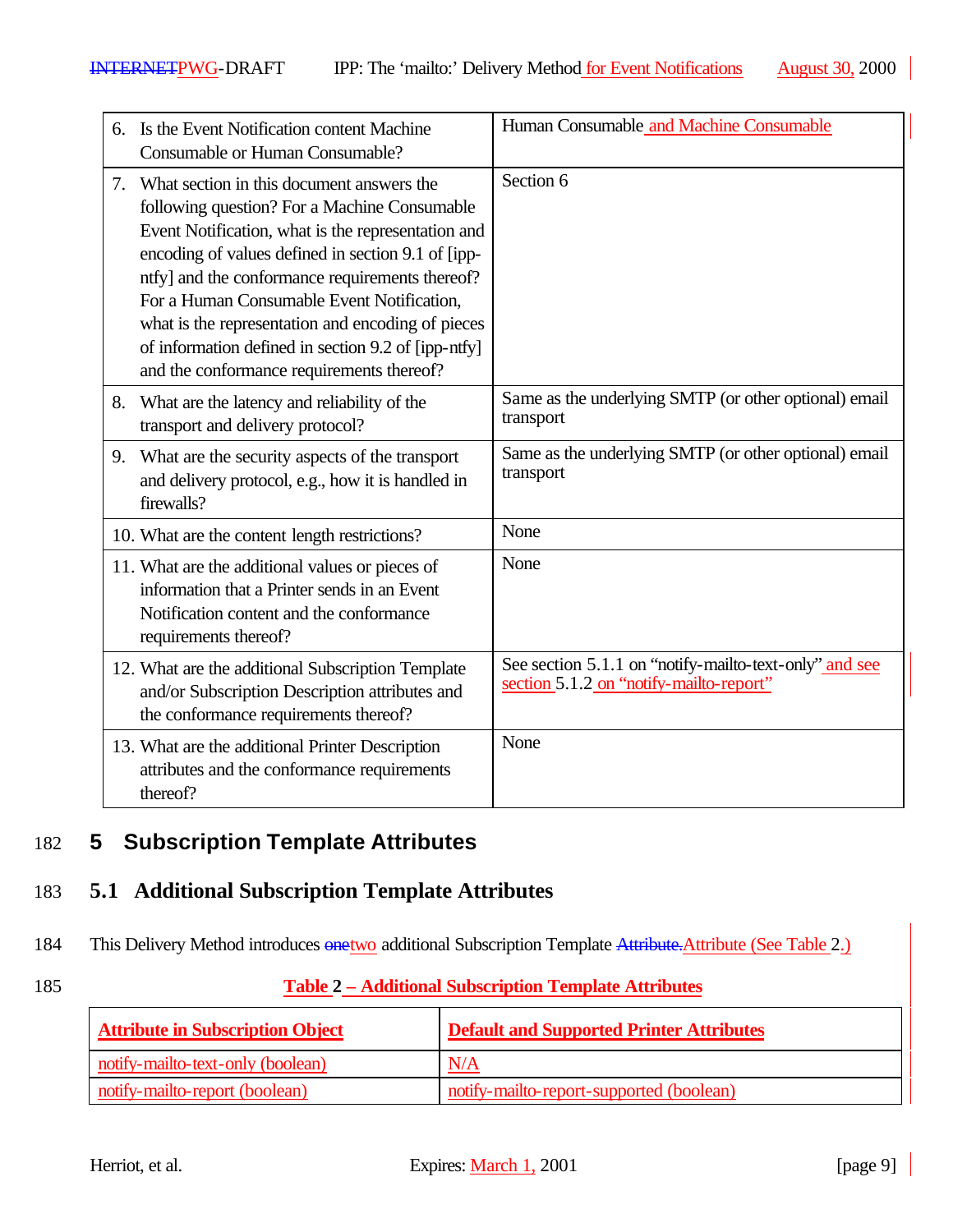#### **5.1.1 notify-mailto-text-only (boolean)**

- When the Printer generates an Event Notification from a Subscription Object, this attribute specifies whether the
- Printer generates the Event Notification with only plain text (i.e. 'text/plain') or with Content-Types that the Printer
- chooses. This attribute controls the representation of the Human Consumable content.
- The Printer MUST support this attribute if it supports the 'mailto' Delivery Method.
- A client MAY supply this attribute. If a client does not supply this attribute, the Printer MUST populate this
- attribute with the value of 'false' on the Subscription Object. There is no "notify-mailto-text-only-default" attribute.
- If the value of this attribute is 'true' in a Subscription Object, the message body of each Event Notification that the
- Printer generates from the Subscription Object MUST contain plain text only (i.e. 'text/plain' with the charset
- specified by the "notify-charset' Subscription Object attribute).
- If the value of this attribute is 'false' in a Subscription Object, the Content-Type of the message body of each
- 197 Event Notification that the Printer generates from the Subscription Object MUST contain a 'multipart/alternative'.
- Onebe either 'text/plain' or 'multipart', depending on implementation. If the Content-Type is 'multipart', one
- 199 message body of the 'multipart/alternative' MUST be the same as the 'text/plain' message body when this attribute
- 200 has the value of 'true'. Each of the other message bodies of the 'multipart<del>'alternative</del>' MAY be any Content-Type
- (e.g. 'text/html', 'image/gif', 'audio/basic', etc.).
- A Printer MUST support both values ('true' and 'false') of this attribute. There is no "notify-mailto-text-only-supported" attribute.

#### **5.1.2 notify-mailto-report (boolean)**

- When the Printer generates an Event Notification from a Subscription Object, this attribute specifies whether the
- Printer generates the Event Notification as a report. When the Event Notification is a report, it contains both
- Human Consumable and Machine Consumable content. The Content-Type of the Machine Consumable content is
- 'application/ipp'. When the Event Notification is not a report, it contains only Human Consumable content. The
- 209 format of the Human Consumable content for both values of this attribute is controlled by the "notify-mailto-text-
- 210 only" attribute (see section 5.1.1).
- The Printer MAY support this attribute if it supports the 'mailto' Delivery Method. If a Printer does not support this attribute, it behaves as if the value of this attribute were 'false'.
- A client MAY supply this attribute. If a client does not supply this attribute and the Printer supports this attribute,
- the Printer MUST populate this attribute with the value of 'false' on the Subscription Object. There is no "notify-
- mailto-report-default" attribute.
- If the value of this attribute is 'true' in a Subscription Object, the Content-Type of the message body of each Event
- Notification that the Printer generates from the Subscription Object MUST be 'multipart/report' and the 'report-
- type' parameter MUST be 'application/ipp'. There MUST be an additional IPP specific parameter 'report-
- content' whose value is 'ipp-notify'. The 'report-content' parameter allows an email client to separate Event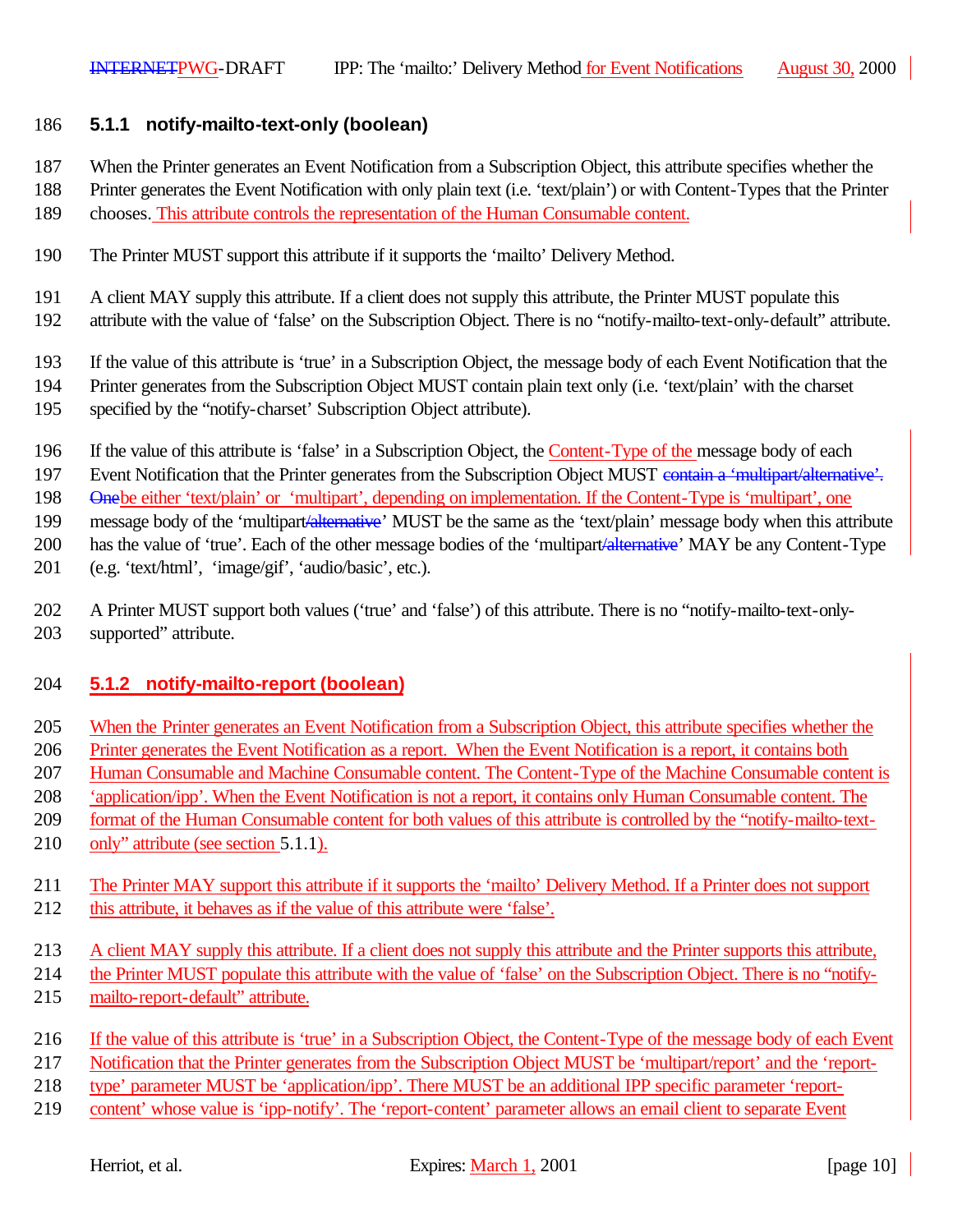Notifications from other email. The first body part of the report MUST contain the Human Consumable content

- described in this document and controlled by the "notify-mailto-text-only" attribute. The second body part of the
- report MUST contain the Machine Consumable content and its Content-Type MUST be 'application/ipp'.
- If the value of this attribute is 'false' in a Subscription Object, the message body of each Event Notification that the
- Printer generates from the Subscription Object MUST contain only the Human Consumable content described in
- this document.
- If Printer supports this attribute, it MUST also support the "notify-mailto-report-supported" attribute and it MUST
- 227 have a value of 'true'. If Printer does not support this attribute, the "notify-mailto-report-supported" attribute
- MUST either have a value of 'false' or not be present on the Printer.
- If a client supplies this attribute and the Printer doesn't support it, the Printer MUST behave as if the value were
- 'false' and MUST return the attribute as an unsupported attribute.

# **5.2 Additional Information about Subscription Template Attributes**

This section describes additional values for attributes defined in [ipp-ntfy].

### **5.2.1 notify-recipient-uri (uri)**

 This section describes the syntax of the value of this attribute for the 'mailto' Delivery Method. The syntax for values of this attribute for other Delivery Method is defined in other Delivery Method Documents.

 In order to support the 'mailto' Delivery Method, the Printer MUST support the following syntax for the 'mailto' Delivery Method when the Printer uses SMTP. The line below use RFC 822 syntax rules and terms.

- "mailto:" mailbox
- Note: the above syntax allows 1 occurrence of 'mailbox'. The occurrence of 'mailbox' represents an email address of a Notification Recipient.
- For SMTP, the phrase 'address part' of the "notify-recipient-uri" attribute value refers to the 'mailbox' part of the value.
- The Printer MAY support other syntax for the 'address part' if it supports email protocols in addition to SMTP.

### **5.2.2 notify-user-data (octetString(63))**

This attributes has a special use for the 'mailto' Delivery Method. It specifies the email address of the Subscribing

- Client. It is primarily useful when the Notification Recipient is some person other than the Subscribing Client. Then
- the Notification Recipient has a way to reply to the Subscribing Client.
- If a client specifies this Delivery Method in a Subscription Creation Operation, and the specified Notification
- Recipient is not associated with the same person as the client, the client SHOULD supply its email address as the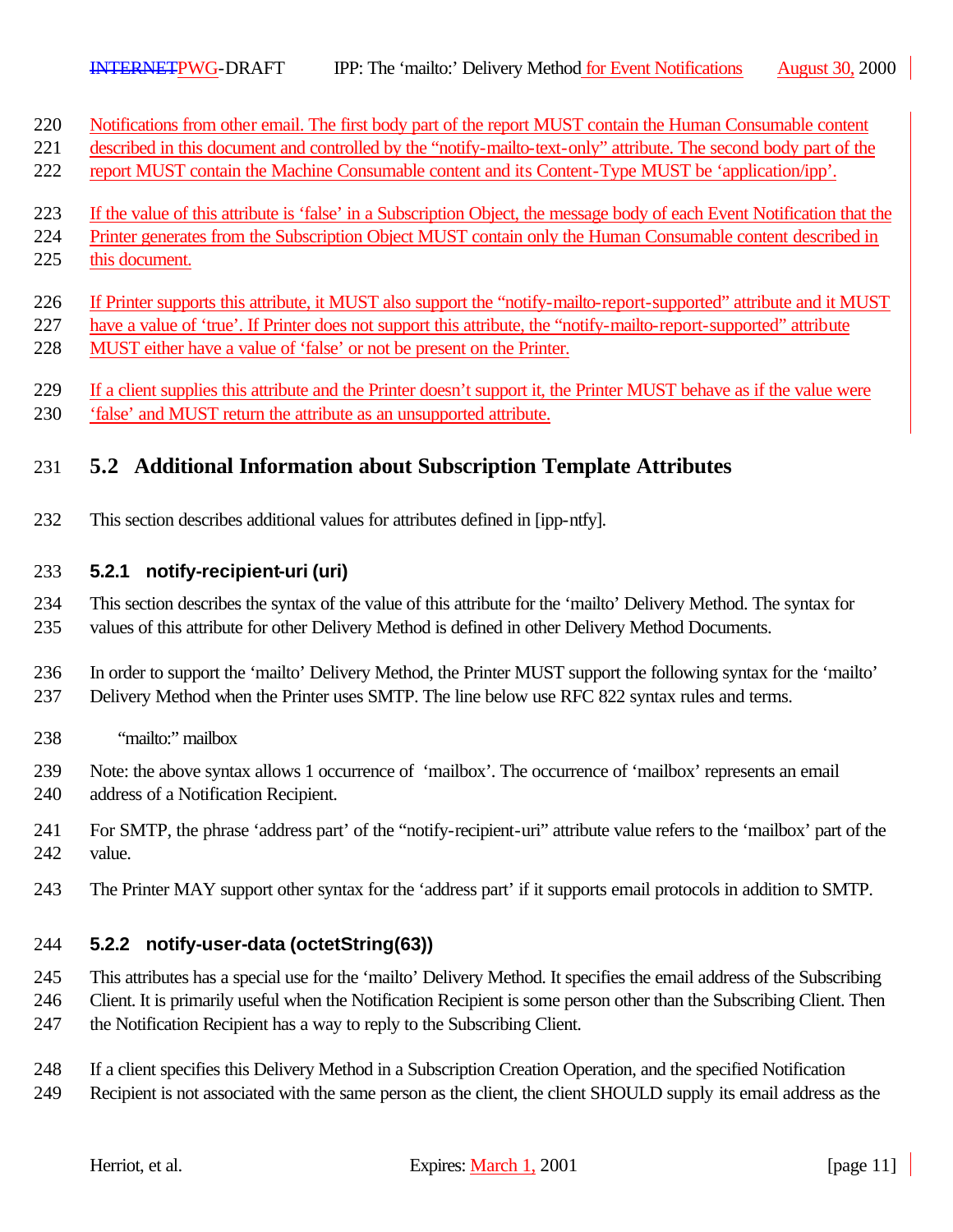- value of the "notify-user-data" attribute. If the client does not supply this attribute, the Printer MUST NOT
- populate the Subscription Object with this attribute.

# **6 Event Notification Content**

 This section describes the content of an Event Notification sent via the 'mailto' Delivery Method using the SMTP protocol. This document does not describe the content for other email protocols, but an implementation should use

this section as a model.

When a Printer sends an email message via SMTP, the content MUST conform to RFC 822. The following

- sections define the content that a Printer MUST send. A Printer MAY send additional content as long as the resulting content conforms to RFC 822.
- Each subsection below specifies the syntax that pertains to the subsection. The syntax rules and syntactic terms
- (e.g. 'date-time') in each subsection come from RFC 822, except for the section on "Content-Type" which comes from RFC 1521.
- The Event Notification content has two parts, the headers and the message body. The headers precede the
- message body and are separated by a blank line (see [RFC 822]).

#### **6.1 Headers**

 When a Printer sends an Event Notification via SMTP, it MUST include the following headers. RFC 822 RECOMMENDS that the headers be in the order that they appear below.

#### **6.1.1 'Date' header**

- **Syntax:** "Date" ":" date-time
- This header contains the date and time that the Event occurred.
- The Printer MUST include a "Date" header if and only if it supports the "printer-current-time" Printer attribute.

#### **6.1.2 'From' header**

- **Syntax:** "From" ":" mailbox
- where
- mailbox = addr-spec / phrase route-addr
- This header causes a typical email reader to show the email as coming from the Printer that is sending the Event Notification.
- The Printer MUST include a "From" header whose syntax is specified above.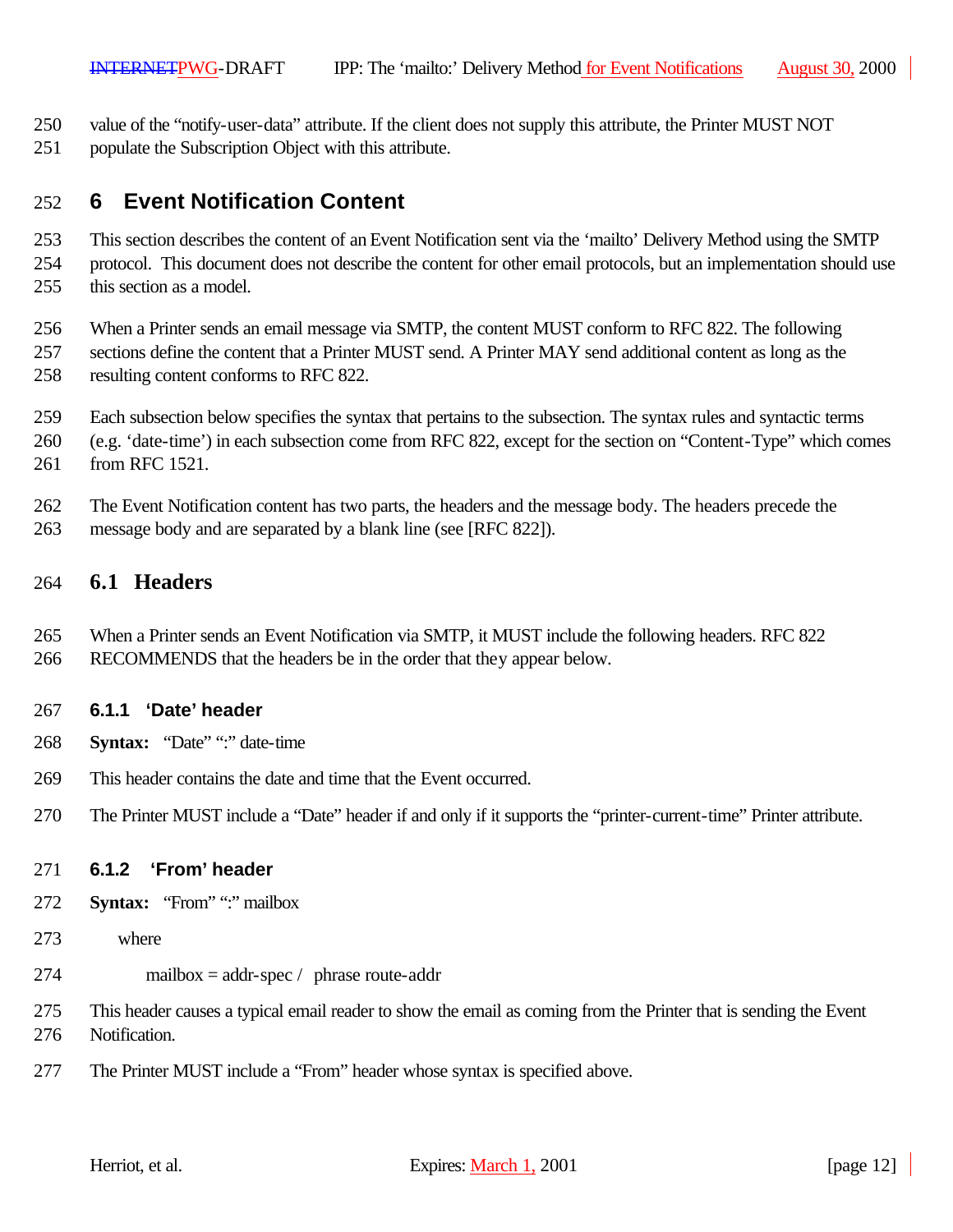- The Printer MUST use the second alternative of the syntax for 'mailbox' defined above (i.e. 'phrase route-addr').
- The 'phrase' is the Printer's display name and it MUST be the value of the "printer-name" Printer attribute. The
- 'route-addr' MUST contain an email address (inside angle brackets) belonging to either an administrator or the
- output-device. This email address NEED NOT be capable of receiving mail. There is no Printer attribute to hold
- this email address, so that it cannot be configured using the IPP protocol without an implementation-defined
- attribute extension.

#### **6.1.3 'Subject' header**

- **Syntax:** "Subject" ":" \*text
- This header specifies the subject of the message and contains a short summary of the Event Notification.
- The Printer MUST include a "Subject" header whose syntax is specified above.
- The Printer MUST localize the '\*text' using the values of the "notify-charset" and "notify-natural-language" Subscription Object attributes.
- For Printer Events, the '\*text' SHOULD start with the localized word "printer:", followed by the Printer name, and
- 291 then followed by the localized Event name, e.g., in English: "printer: 'tiger' stopped" or in French: 'imprimeur: 'tigre' arrêté'.Danish: 'Printeren 'tiger' er standset'.
- For Job Events, the '\*text' SHOULD start with the localized phrase "print job:", followed by the Job name, and then followed by the localized Event name, e.g., in English: "print job: 'financials' completed".
- The wording is implementation dependent. A Notification Recipient MUST NOT expect to be able to parse this text. But an email filter might look for "printer" or "print job".

#### **6.1.4 'Sender' header**

- **Syntax:** "Sender" ":" mailbox
- This header causes a typical email reader to show the email as coming on behalf of the person associated with the Subscribing Client.
- If the Subscription Object contains the "notify-user-data" attribute, and if its value satisfies the RFC 822 syntax
- rules for 'mailbox', the Printer MUST include a "Sender" header whose syntax is specified above. Otherwise, the
- Printer MUST NOT include a "Sender" header.
- For the "Sender" header, the 'mailbox' MUST be the value of the "notify-user-data" Subscription Object attribute. See section 5.2.2 for details about the "notify-user-data" attribute.

#### **6.1.5 'Reply-to' header**

**Syntax:** "Reply-to" ":" mailbox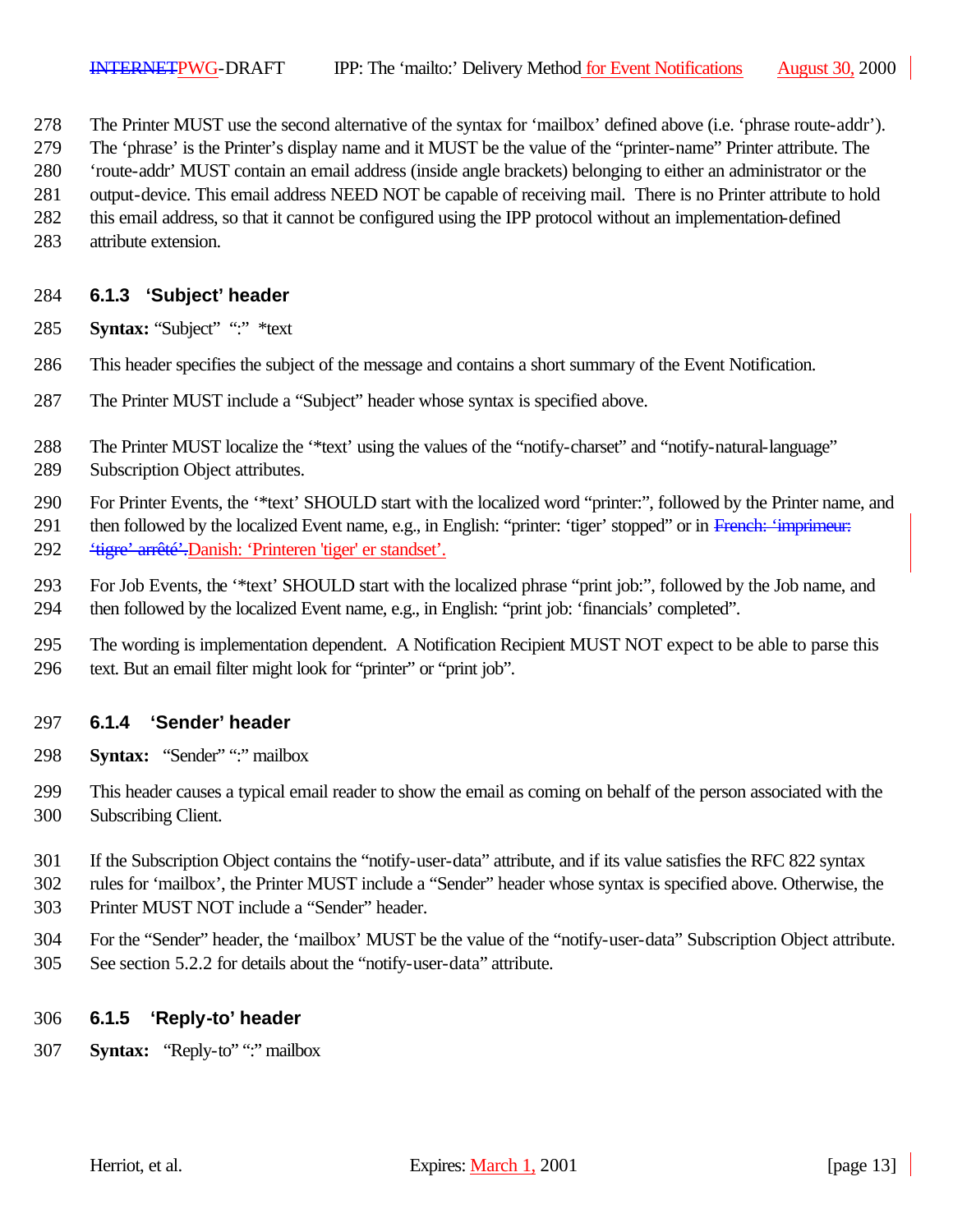- If the Notification Recipient replies to Event Notification email, this header causes a typical email reader to send
- email to the person acting as the Subscribing Client. The rules are identical to the "Sender" header.
- If the Subscription Object contains the "notify-user-data" attribute, and if its value satisfies the RFC 822 syntax
- rules for "mailbox", the Printer MUST include a "Reply-to" header whose syntax is specified above. Otherwise,
- the Printer MUST NOT include a "Reply-to" header.
- For the "Reply-to" header, the "mailbox" MUST be the value of the "notify-user-data" Subscription Object
- attribute. See section 5.2.2 for details about the "notify-user-data" attribute.

#### **6.1.6 'To' header**

- **Syntax:** "To" ":" 1#mailbox
- See [RFC 1521] for the syntax.
- This header specifies the Notification Recipient(s).
- The Printer MUST include a "To" header whose syntax is specified above.
- The '1#mailbox' MUST be the '1#mailbox' part of the value of the "notify-recipient-uri" Subscription attribute, i.e.
- 321 the part after the "mailto:".

#### **6.1.7 'Content-type' header**

- **Syntax:** "Content-Type" ":" type "/" subtype \*(";"parameter)
- See [RFC 1521] for the syntactic terms (e.g. 'type').
- This header specifies the format of the message body.
- The Printer MUST include the "Content-Type" header.
- 327 If the value of the "notify-mailto-text-only" Subscription Object attribute is 'true', the 'type' MUST be "plain", the
- 'subtype' MUST be "text" and the 'parameter' MUST be ' "charset=" XXX' where XXX is the value of the
- 329 "notify-charset" Subscription Object attribute, e.g. 'text/plain;charset=UTF-8'.
- 330 If the value of the "notify-mailto-text-only" Subscription Object attribute is 'false', the 'type' MUST be "multipart",
- 331 the 'subtype' MUST be "alternative" and the 'parameter' MUST include the boundary string. Each header of a
- 332 body part of a multipart entity also has a Content-Type and its value of 'type', 'subtype' and 'parameter' MUST
- 333 be values allowed by RFC 1521 or some registered MIME type. That is, a Printer MAY send any format it wishes
- 334 in each body part of a multipart entity, e.g. 'text/html', 'image/gif', or 'audio/basic'. The "notify-mailto-text-only"
- and "notify-mailto-report" attributes determine the 'type' and 'subtype' values. The possible values are
- "text/plain", "multipart/report" and other "multipart" values.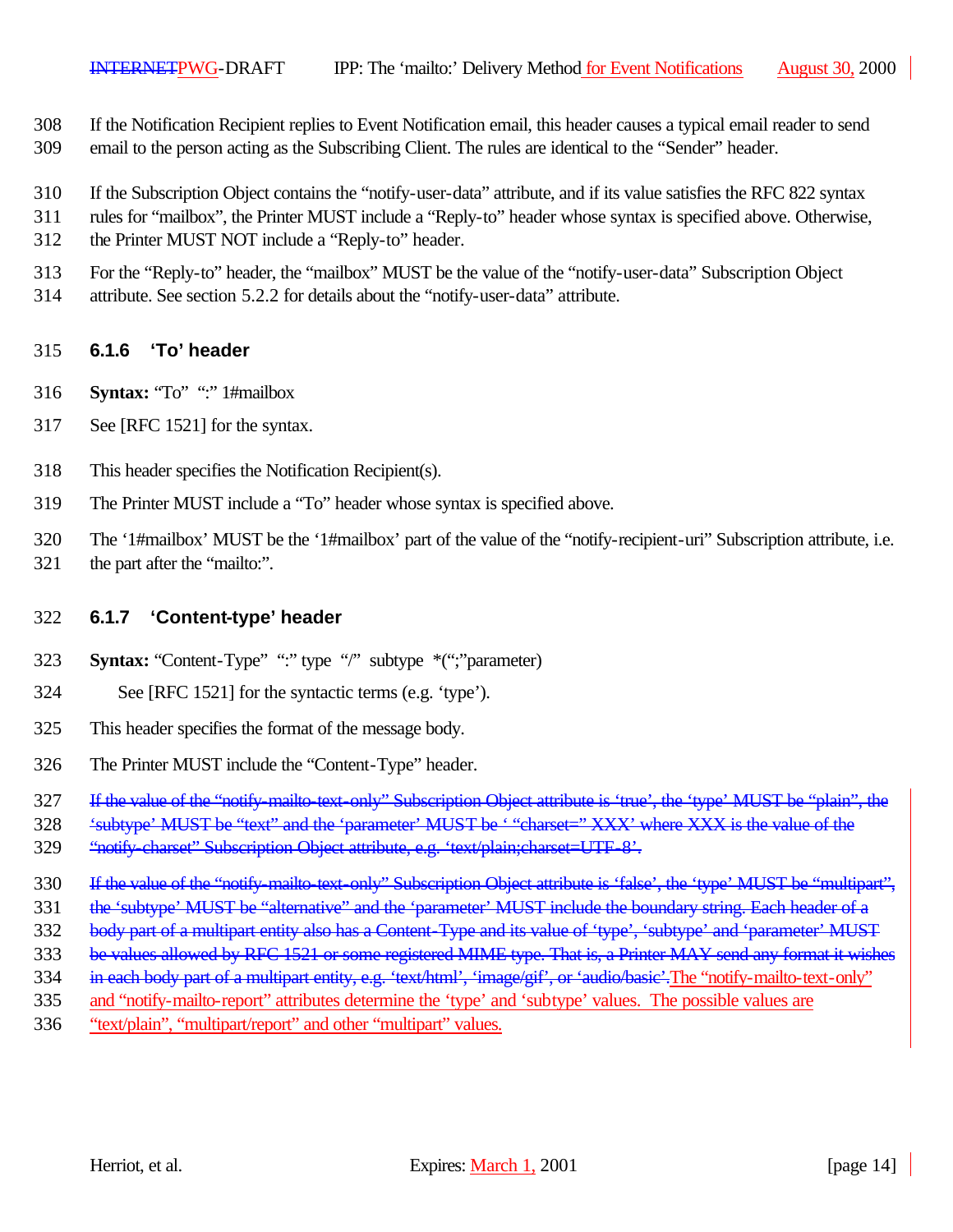# 337 **6.2 Message Body**

- 338 The message body MUST contain either Human Consumable content only or both Human Consumable and
- 339 Machine Consumable content. The Human Consumable content MUST contain plain text. It MAY also contain
- 340 other types of implementation dependent content.
- 341 This document describes a message body that is plain text. The content of all other Content-Types is For plain text,
- 342 the Content-Type of Human Consumable content MUST be 'text/plain'. For implementation dependent content,
- 343 the Content-Type of Human Consumable content MUST be 'multipart'. The Content-Type of one body part
- 344 MUST be 'text/plain' and the Content-Types of the other body parts are implementation dependent. A Printer
- 345 MUST include a plain text message even when it sends other Content-Types in a 'multipart/alternative'. See
- 346 section 6.3 for a description of plain text content.
- 347 The Content-Type of Machine Consumable content MUST be 'application/ipp'. See section 6.4 for a description
- 348 of Machine Consumable content
- 349 The following table shows the Content-Type of the message body for each combination of the "notify-mailto-text-
- 350 only" and "notify-mailto-report" attributes:

| "notify-mailto-<br>report" attribute | "notify-mailto-text-<br>only" attribute | <b>Content-Type of</b><br><b>Message Body</b> | <b>Message Body</b>                                                                                           |
|--------------------------------------|-----------------------------------------|-----------------------------------------------|---------------------------------------------------------------------------------------------------------------|
| false                                | false                                   | 'text/plain'                                  | <b>Human Consumable</b>                                                                                       |
| false                                | true                                    | 'text/plain' or*                              | Human Consumable plain text                                                                                   |
|                                      |                                         | 'multipart'                                   | Human Consumable where one<br>body part is plain text                                                         |
| true                                 | false                                   | 'multipart/report'                            | First body part: Human Consumable<br>plain text                                                               |
|                                      |                                         |                                               | Second body part: Machine<br>Consumable. The Content-Type is<br>'application/ipp'                             |
| true                                 | true                                    | 'multipart/report'                            | First body part: Human<br>Consumable. The Content-Type is<br>'multipart' where one body part is<br>plain text |
|                                      |                                         |                                               | Second body part: Machine<br>Consumable. The Content-Type is<br>'application/ipp'                             |

351

352 \* The Content-Type depends on the implementation. A Printer MAY send 'text/plain' only or it MAY send 353 several body parts of various Content-Types within a message body whose Content-Type is 'multipart'.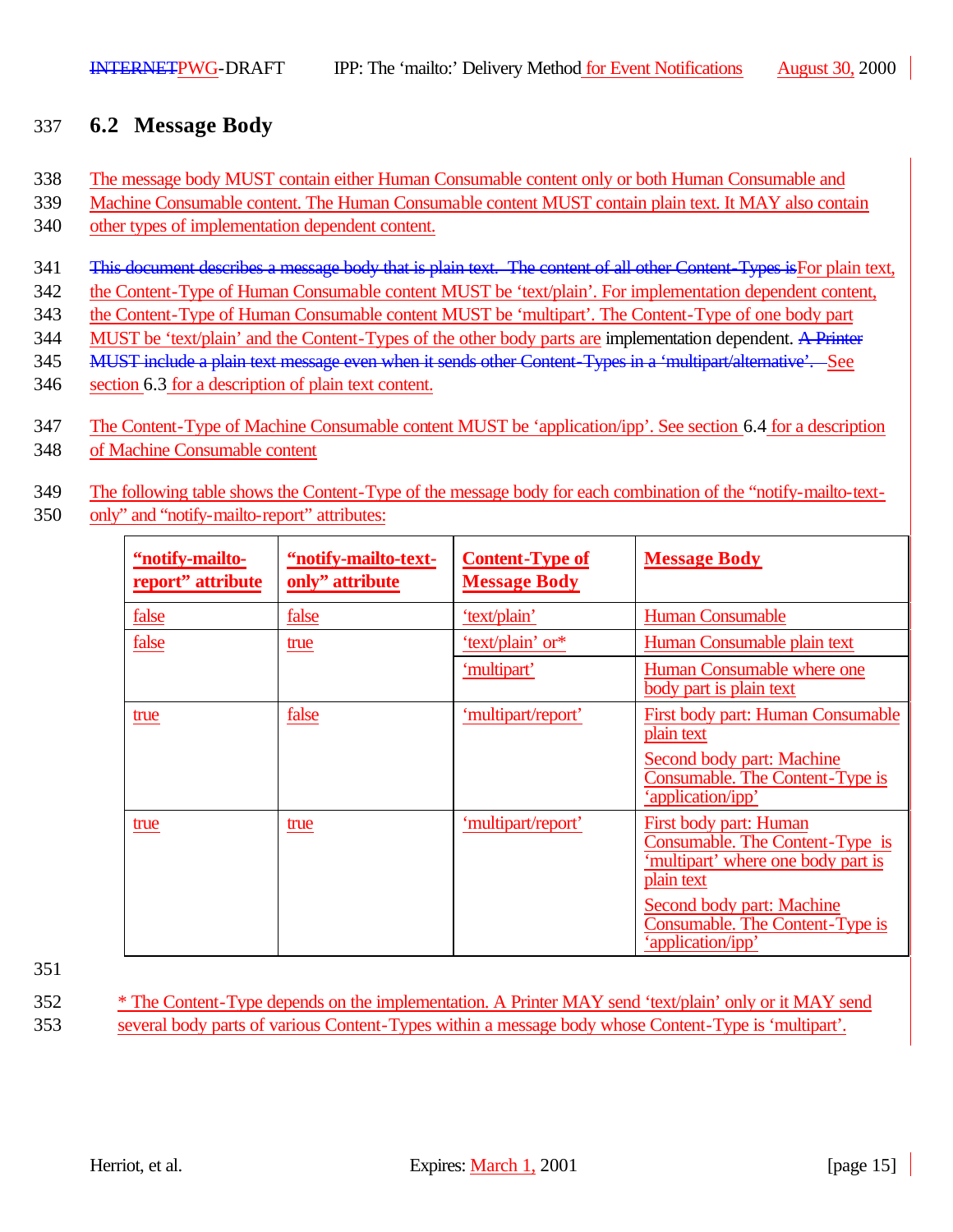# **6.3 Plain Text Content**

- When a Printer sends a plain text message, it MUST localize the text using the values of the "notify-charset" and "notify-natural-language" Subscription Object attributes.
- Section 9.2 in [ipp-ntfy] specifies the information that a Delivery Method MUST specify and a Printer SHOULD send.
- 359 This section contains the information from section 9.2 in [ipp-ntfy] and changes "PrinterA Printer SHOULDsend" 360 to "Printer MUST send".
- A Printer MUST send the following localized information in the message body. The specific wording of this information and its layout are implementation dependent.
- a) the Printer name (see Table 3)
- b) omitted (see below).
- c) for Printer Events only:
- i) the Event (see Table 4) and/or Printer state information (see Table 7)
- d) for Job Events only:
- i) the job identity (see Table 5)
- ii) the Event (see Table 4) and/or Job state information (see Table 6)
- Item b) in the above list is omitted because the Printer sends the time of the Event as an email header (see section
- 6.1.1 on the 'Date' header).
- The subsections of this section specify the attributes that a Printer MUST use to obtain this information.
- The Printer MAY send additional information, depending on implementation.
- Notification Recipients MUST NOT expect to be able to parse the message.
- The next three sections define the attributes in Event Notification Contents that are:
- a) for all Events
- b) for Job Events only
- c) for Printer Events only

#### **6.3.1 Event Notification Content Common to All Events**

- The Printer MUST send the following information.
- There is a separate table for each piece of information. Each row in the table represents a source value for the
- information and the values are listed in order of preference, with the first one being the preferred one. An
- implementation SHOULD use the source value from the earliest row in each table. It MAY use the source value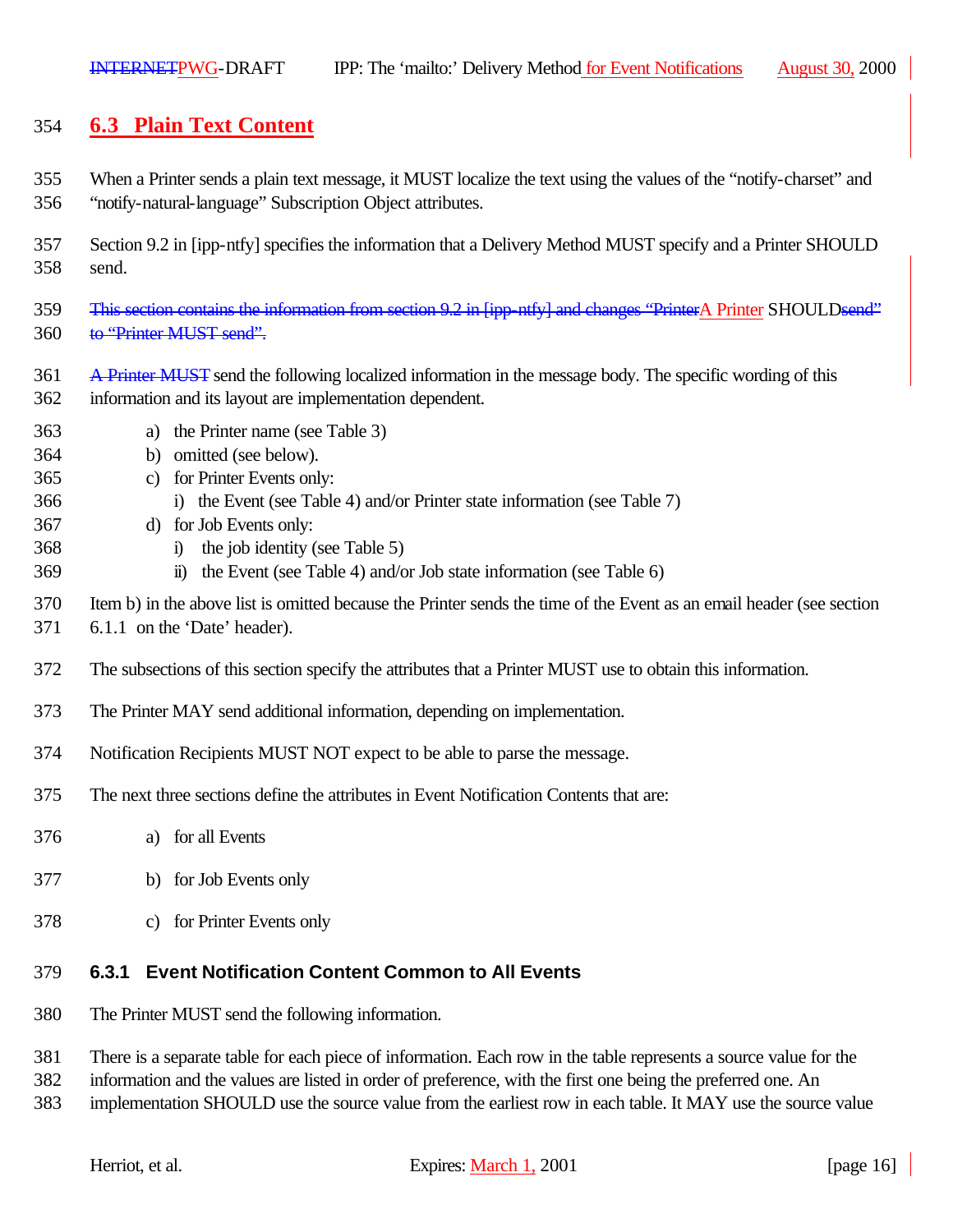from another row instead, or it MAY combine the source values from several rows. An implementation is free to determine the best way to present this information.

The tables in this section and following sections contain the following columns for each piece of information:

- a) **Source of Value:** the name of the attribute that supplies the value for the Event Notification
- b)**Sends:** if the Printer supports the value (column 1) on the Source Object (column 3) the Delivery Method MUST specify
- **MUST:** that the Printer MUST send the value.
- **SHOULD:** either that the Printer MUST send the value or that the value is incompatible with the Delivery Method.
- b) **MAY:** that the Printer MUST, SHOULD, MAY, MUST NOT, SHOULD NOT, or NEED NOT send the value. The Delivery Method specifies the level of conformance for the Printer.
- **MAY:** this is the only value used in the tables. It means that the Printer OPTIONALLY sends this value. However, , the Printer SHOULD use at least one value from each table
- c) **Source Object:** the object from which the source value comes.
- In all tables of this section, all rows contain a "MAY" in order to state that the Delivery Method specifies the conformance.

 Table 3 lists the source of the information for the Printer Name. The "printer-name" is more user-friendly unless the Notification Recipient is in a place where the Printer name is not meaningful. For example, an implementation could have the intelligence to send the value of the "printer-name" attribute to a Notification Recipient that can access the

Printer via value of the "printer-name" attribute and otherwise send the value of the "notify-printer-uri" attribute.

#### **Table 3 – Printer Name in Event Notification Content**

| <b>Source Value</b>          | <b>Sends</b> | <b>Source Object</b> |
|------------------------------|--------------|----------------------|
| printer-name (name( $127$ )) | <b>MAY</b>   | Printer              |
| notify-printer-uri (uri)     | <b>MAY</b>   | Subscription         |

- Table 4 lists the source of the information for the Event name. A Printer MAY combine this information with state information described for Jobs in Table 6 or for Printers in Table 7.
- 

#### **Table 4 – Event Name in Event Notification Content**

| <b>Source Value</b>                     | <b>Sends</b> | <b>Source Object</b> |
|-----------------------------------------|--------------|----------------------|
| notify-subscribed-event (type2 keyword) | <b>MAY</b>   | Subscription         |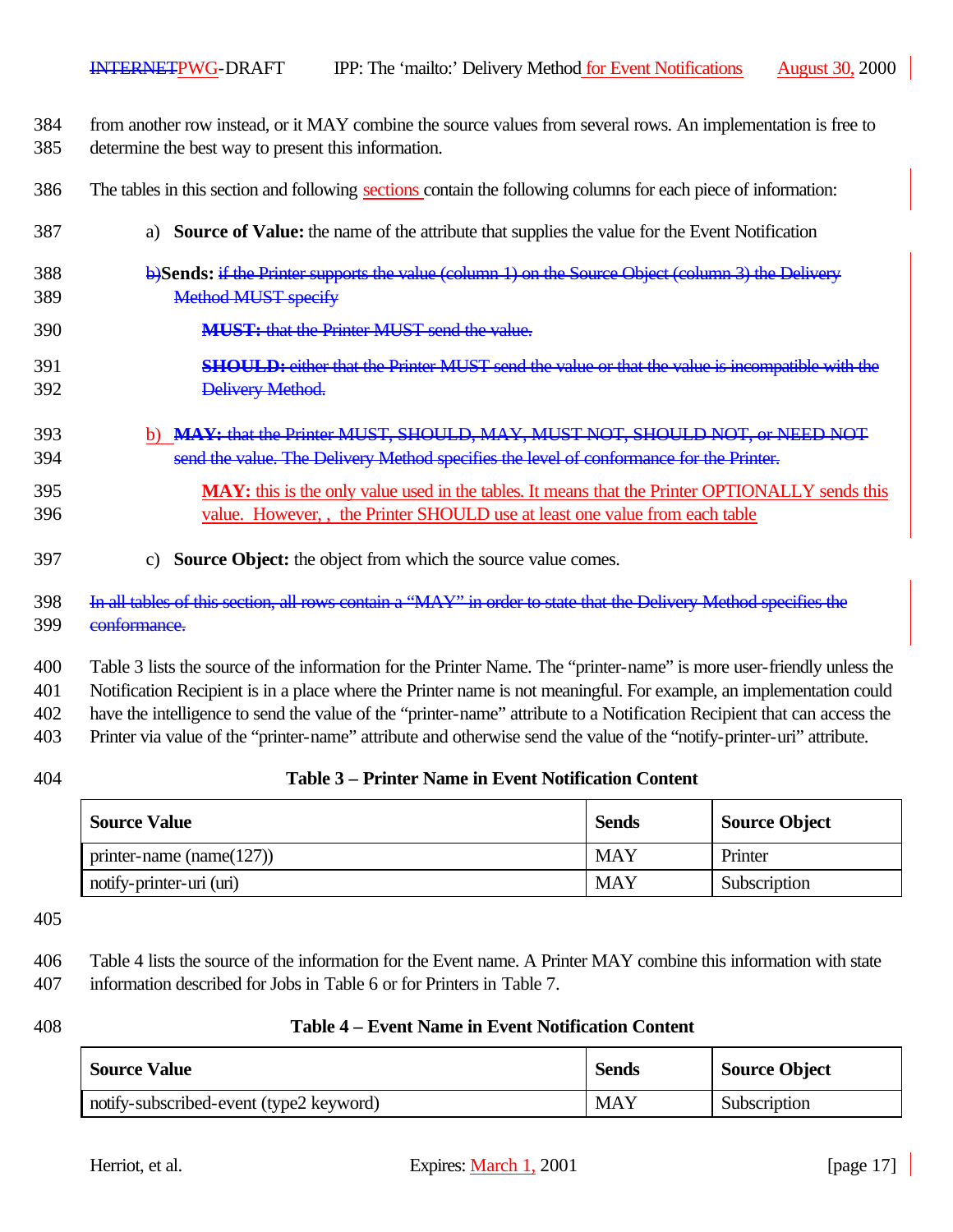409

#### 410 **6.3.2 Additional Event Notification Content for Job Events**

411 This section lists the source of the additional information that a Printer MUST send for Job Events.

412 Table 5 lists the source of the information for the job name. The "job-name" is likely more meaningful to a user than 413 "job-id".

#### 414 **Table 5 – Job Name in Event Notification Content**

| <b>Source Value</b>         | <b>Sends</b> | <b>Source Object</b> |
|-----------------------------|--------------|----------------------|
| job-name (name(MAX))        | <b>MAY</b>   | Job                  |
| job-id (integer $(1:MAX)$ ) | <b>MAY</b>   | Job                  |

#### 415

416 Table 6 lists the source of the information for the job-state. If a Printer supports the "job-state-message" and "job-

417 detailed-state-message" attributes, it SHOULD use those attributes for the job state information, otherwise, it

418 should fabricate such information from the "job-state" and "job-state-reasons". For some Events, a Printer MAY

419 combine this information with Event information.

#### 420 **Table 6 – Job State in Event Notification Content**

| <b>Source Value</b>                             | <b>Sends</b> | Source Object |
|-------------------------------------------------|--------------|---------------|
| job-state-message (text(MAX))                   | <b>MAY</b>   | Job           |
| job-detailed-status-messages (1setOf text(MAX)) | <b>MAY</b>   | Job           |
| job-state (type1 enum)                          | <b>MAY</b>   | Job           |
| job-state-reasons (1setOf type2 keyword)        | <b>MAY</b>   | Job           |

#### 421 **6.3.3 Additional Event Notification Content for Printer Events**

422 This section lists the source of the additional information that a Printer MUST send for Printer Events.

423 Table 7 lists the source of the information for the printer-state. If a Printer supports the "printer-state-message", it

424 SHOULD use that attribute for the job state information, otherwise it SHOULD fabricate such information from

425 the "printer-state" and "printer-state-reasons". For some Events, a Printer MAY combine this information with

426 Event information.

#### 427 **Table 7 – Printer State in Event Notification Content**

| <b>Source Value</b>                   | <b>Sends</b> | <b>Source Object</b> |
|---------------------------------------|--------------|----------------------|
| I printer-state-message $(text(MAX))$ | <b>MAY</b>   | Printer              |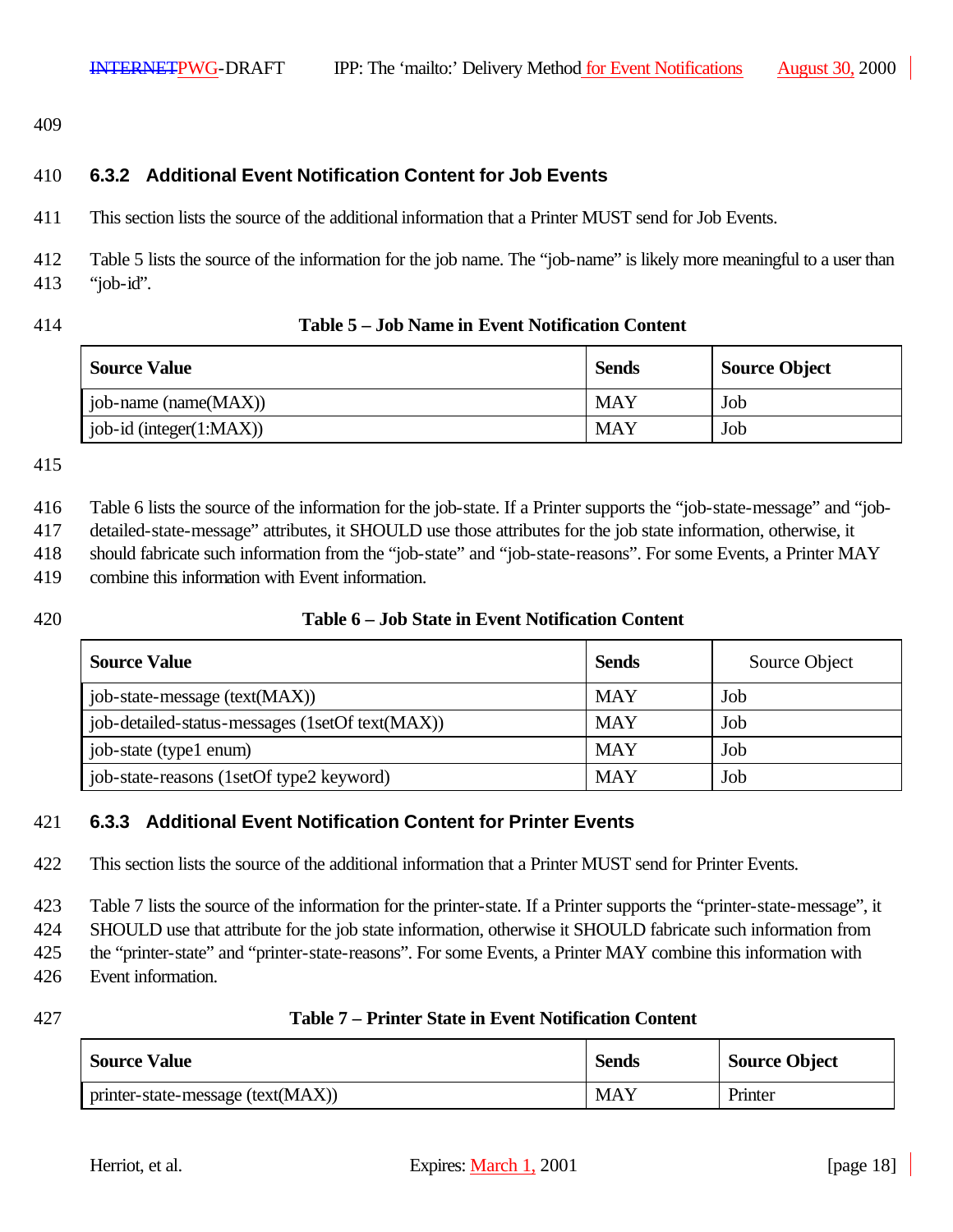| <b>Source Value</b>                          | <b>Sends</b> | <b>Source Object</b> |
|----------------------------------------------|--------------|----------------------|
| printer-state (type1 enum)                   | <b>MAY</b>   | Printer              |
| printer-state-reasons (1setOf type2 keyword) | <b>MAY</b>   | Printer              |
| printer-is-accepting-jobs (boolean)          | <b>MAY</b>   | Printer              |

# 428 **6.4 Machine Consumable Content**

- 429 The body part of a Machine Consumable content is the same as the message body of a Send-Notifications request
- 430 for the indp Delivery Method, except that the value of the "request-id" attribute doesn't matter because the
- 431 Notification Recipient doesn't send a response. See section 9.1.1 of [ipp-indp].

### 432 **6.5 Examples**

433 This section contains three examples. One is a Job Event and the other two are Printer Events, the latter in Danish.

434 A Printer implementation NEED NOT generate Event Notification content that is identical or even similar to these

435 examples. In fact it would be unfortunate if every implementation copied these example as is. These examples

436 merely show some possibilities and are not necessarily the best way to convey information about an Event.

#### 437 **6.5.1 Job Event Example**

438 This section contains an example of an Event Notification of a Job Event.

439 A Subscribing Client Mike Jones (who works for xyz Corp.) performs a Subscription Creation Operation as part

440 of the Print-Job operation on Printer "ipp://tiger@abc.com". Mike Jones specifies that the "job-name" is

441 "financials". Mike is printing the Job for Bill Smith at abc Corp. The Subscription Object then has the following

442 attributes:

| <b>Attribute Name</b>   | <b>Attribute Value</b> |
|-------------------------|------------------------|
| notify-recipient-uri    | mailto:bsmith@abc.com  |
| notify-events           | job-completed          |
| notify-user-data        | mjones@xyz.com         |
| notify-mailto-text-only | true                   |
| notify-mailto-report    | false                  |
| notify-charset          | $us - accii$           |
| notify-natural-language | en-us                  |
| notify-subscription-id  | 35692                  |
| notify-sequence-number  | $\overline{0}$         |
| notify-printer-up-time  | 34593                  |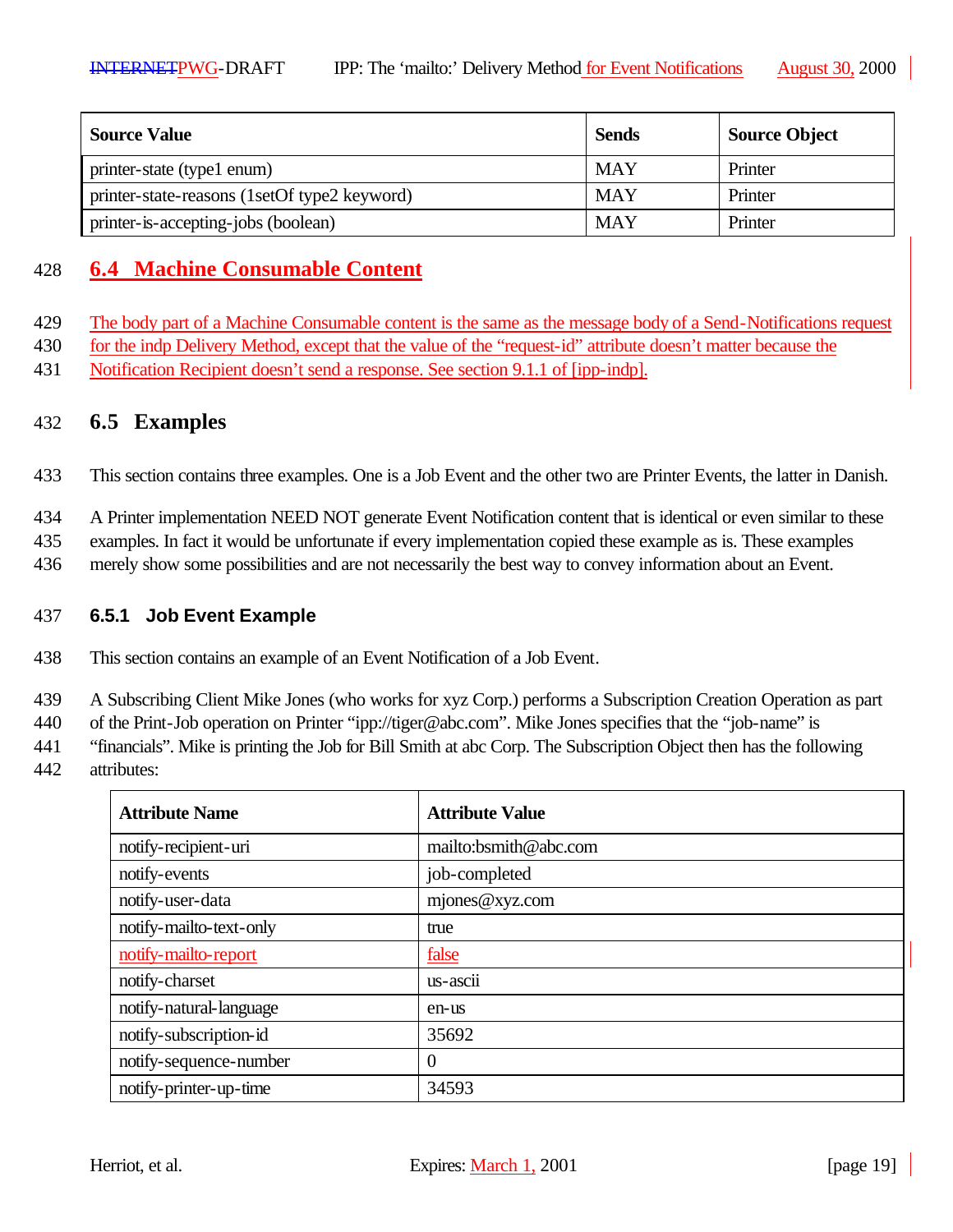| <b>Attribute Name</b>       | <b>Attribute Value</b> |
|-----------------------------|------------------------|
| notify-printer-uri          | ipp://tiger@abc.com    |
| notify-job-id               | 345                    |
| notify-subscriber-user-name | mones                  |

443 When the Job completes, the Printer generates and sends the following email message:

| 444 | Date: 17 Jul 00 1632 PDT                              |
|-----|-------------------------------------------------------|
| 445 | From: tiger <printadmin@abc.com></printadmin@abc.com> |
| 446 | Subject: print job: 'financials' completed            |
| 447 | Sender: mjones@xyz.com                                |
| 448 | Reply-to: mjones@xyz.com                              |
| 449 | To: bsmith@abc.com                                    |
| 450 | Content-type: text/plain                              |
| 451 |                                                       |
| 452 | printer: tiger                                        |
| 453 | job: financials                                       |
| 454 | job-state: completed                                  |

455 The reader should note that the phrases are not identical to IPP keywords. They have been localized to English.

#### 456 **6.5.2 Printer Event Example**

- 457 This section contains an example of an Event Notification of a Printer Event.
- 458 A Subscribing Client Peter Williams, a Printer admin, performs a Create-Printer-Subscriptions operation on Printer 459 "ipp://tiger@abc.com". The Subscription Object then has the following attributes:

| <b>Attribute Name</b>        | <b>Attribute Value</b>   |
|------------------------------|--------------------------|
| notify-recipient-uri         | mailto:pwilliams@abc.com |
| notify-events                | printer-state-changed    |
| notify-mailto-text-only      | true                     |
| notify-mailto-report         | false                    |
| notify-charset               | us-ascii                 |
| notify-natural-language      | en-us                    |
| notify-subscription-id       | 4623                     |
| notify-sequence-number       | $\overline{0}$           |
| notify-printer-uptime        | 23002                    |
| notify-printer-uri           | ipp://tiger@abc.com      |
| notify-lease-expiration-time | $\overline{0}$           |
| notify-subscriber-user-name  | pwilliams                |

460 When the Printer jams, the Printer generates and sends the following email message: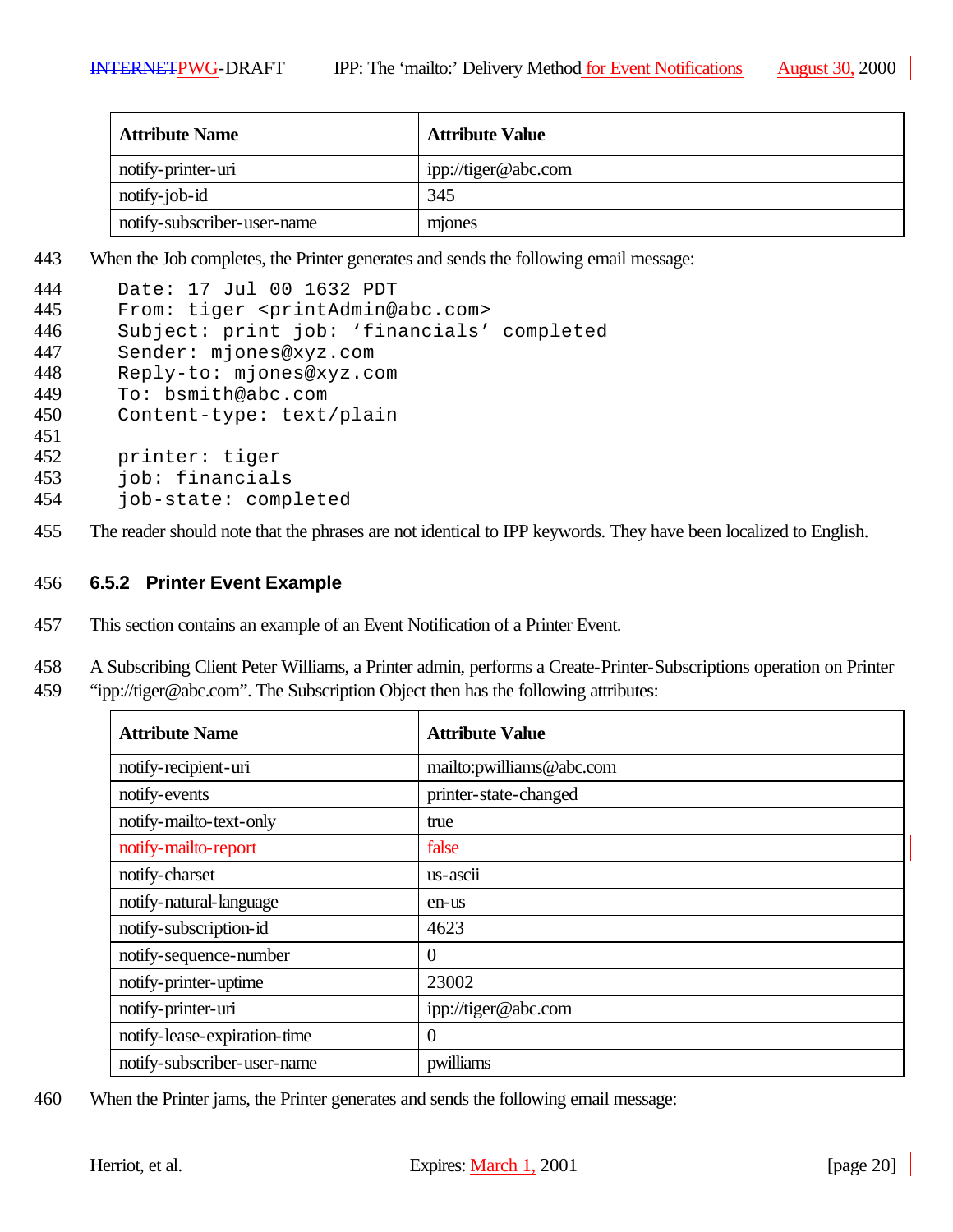| 461<br>Date: 29 Aug 00 0832 PDT |  |  |  |  |  |  |
|---------------------------------|--|--|--|--|--|--|
|---------------------------------|--|--|--|--|--|--|

- From: tiger <printAdmin@abc.com>
- Subject: printer: 'tiger' has stopped
- To: pwilliams@abc.com
- Content-type: text/plain
- Printer tiger has stopped with a paper jam.
- 
- The reader should note that the phrases are not identical to IPP keywords. They have been localized to English.

#### **6.5.3 Printer Event Example with a Report**

- This section is identical to the preceding example except that the "notify-mailto-report" attribute is 'true'.
- When the Printer jams, the Printer generates and sends the following email message.
- The Machine Consumable body part below is represented in a symbolic manner with the following characteristics:
- a) Fields that specify length of the following attribute name or value are not shown
- b) Other binary data is enclosed in angle brackets with the symbolic name or 2 hex-digits per octet.
- c) Commas separate fields when an angle bracket is not present to delimit fields.
- 477 d) The  $\leq$  mean empty octet-string
- e) Comments occur between the ';' and the end of the line.
- Date: 29 Aug 00 0832 PDT
- From: tiger <printAdmin@abc.com>
- Subject: printer: 'tiger' has stopped
- To: pwilliams@abc.com
- Content-type: multipart/report;
- boundary="simpleBoundary",
- report-type=application/ipp,
- report-content=ipp-notify
- --simpleBoundary
- Content-Type: text/plain
- Printer tiger has stopped with a paper jam.
- --simpleBoundary
- Content-Type: application/ipp
- <0101> ; Version 1.1 <001D> ; operation Send-Notifications
- 
- <00000000> ; request-id <operation-attributes> ; tag for operations attributes
- **199** and the 2 lines below contain a syntax type,
- **600 i** an attribute name and an attribute value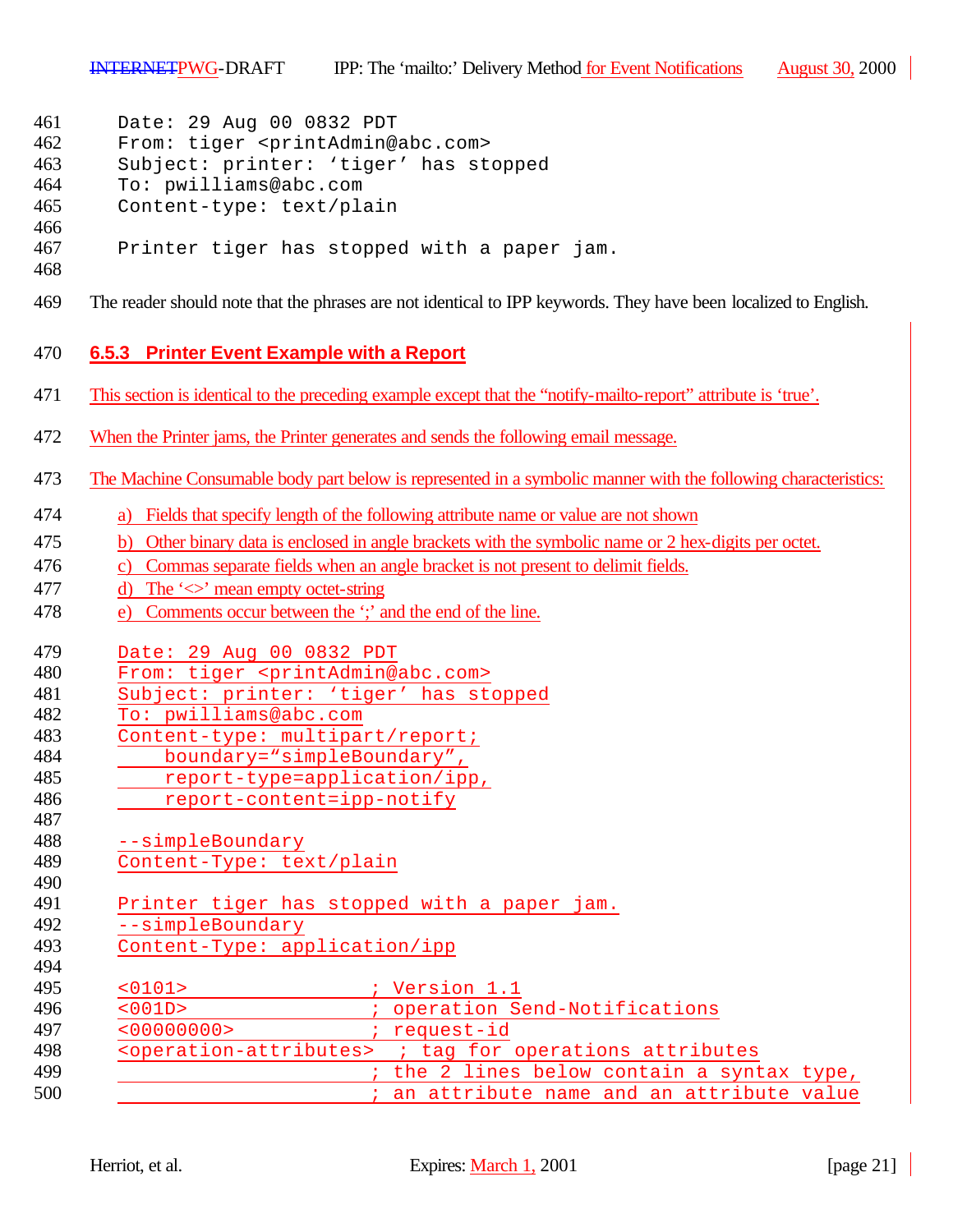| <event-notification> ; tag for Event-Notification Attributes Group</event-notification> |
|-----------------------------------------------------------------------------------------|
| each line below contains a syntax type,                                                 |
| an attribute name and an attribute value                                                |
| <integer>notify-subscription-id&lt;123&gt;</integer>                                    |
| <uri>notify-printer-uri, tiger</uri>                                                    |
| <keyword>notify-subscribed-event, printer-stopped</keyword>                             |
| <integer>printer-uptime&lt;12345&gt;</integer>                                          |
| <integer>notify-sequence-number&lt;48&gt;</integer>                                     |
| <charset>notify-charset,us-ascii</charset>                                              |
| <natural-language>notify-subscribed-event, en-us</natural-language>                     |
| <octet-string>notify-subscribed-event&lt;&gt;</octet-string>                            |
| <text>notify-text, Printer tiger has stopped with a paper jam.</text>                   |
| <enum>printer-state<stopped></stopped></enum>                                           |
| <keyword, media-jam<="" printer-state-reasons,="" td=""></keyword,>                     |
| <boolean>printer-is-accepting-jobs<true></true></boolean>                               |
| <end-of-attributes> ; end of attribute tag</end-of-attributes>                          |

### **6.5.4 Printer Event Example (localized to Danish)**

- This section contains an example of an Event Notification of a Printer Event localized to Danish.
- A Subscribing Client Per Jensen, a Printer admin, performs a a Create-Printer-Subscriptions operation on Printer "ipp://tiger@def.dk". The Subscription Object then has the following attributes:

| <b>Attribute Name</b>        | <b>Attribute Value</b> |
|------------------------------|------------------------|
| notify-recipient-uri         | mailto:pjensen@def.dk  |
| notify-events                | printer-state-changed  |
| notify-mailto-text-only      | true                   |
| notify-mailto-report         | false                  |
| notify-charset               | $utf-8$                |
| notify-natural-language      | da                     |
| notify-subscription-id       | 50225                  |
| notify-sequence-number       | $\overline{0}$         |
| notify-printer-uptime        | 53217                  |
| notify-printer-uri           | ipp://tiger@def.dk     |
| notify-lease-expiration-time | $\overline{0}$         |
| notify-subscriber-user-name  | pjensen                |

When the Printer jams, the Printer generates and sends the following email message: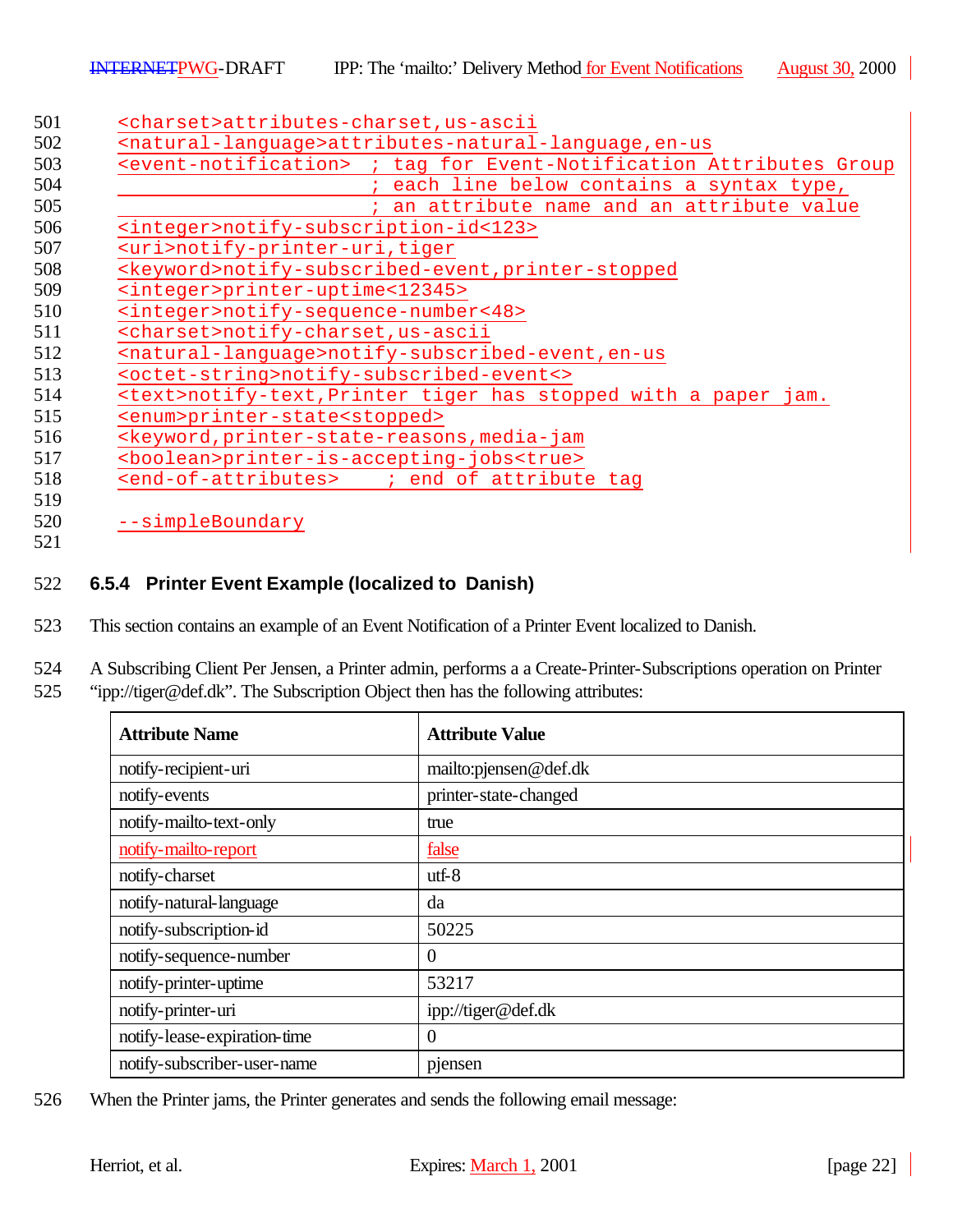```
527 Date: 29 Jan 00 0832 CET
```

```
528 From: tiger <admin@def.dk><br>529 Subject: Printeren 'tiger'
```

```
Subject: Printeren 'tiger' er standset
530 To: pjensen@def.dk
```

```
531 Content-type: text/plain;charset=utf-8
```

```
532
533 Printerens navn er 'tiger'.
```
- Printeren er standset.
- Aarsagen er papir stop.

# **7 Conformance Requirements**

- If the Printer supports the 'mailto' Delivery Method, the Printer MUST:
- 1. meet the conformance requirements defined in [ipp-ntfy].
- 2. support the "notify-mailto-text-only " Subscription Object attribute defined in section 5.1.1.
- 3. support the syntax for the "notify-recipient-uri" Subscription Object attribute defined in section 5.2.1
- 4. support the use for the "notify-user-data" Subscription Object attribute defined in section 5.2.2
- 5. support SMTP for sending Event Notifications.
- 6. support the 'text/plain' Content-Type for the message body.
- 7. support sending Event Notification via email with the content specified in section 5.1.2.

# **8 IANA Considerations**

 Because the 'mailto' URL scheme is already defined in a standards track document [RFC 2368] and registered with IANA, this document does not require anything further of IANA.

# **9 Internationalization Considerations**

- This Delivery Method presents no internationalization considerations beyond those covered in the [ipp-ntfy] document, and sections 6.1.3 and 6.2 of this document.
- The Notification Recipient is expected to present the email as received because the Printer does all necessary localization to the Event Notification contents.

# **10 Security Considerations**

The biggest security concern is that a Subscribing Client will cause unsolicited Event Notifications to be sent to third

parties, potentially creating denial-of-service problems (i.e., spam). The problem is even worse if the third parties

are distribution lists.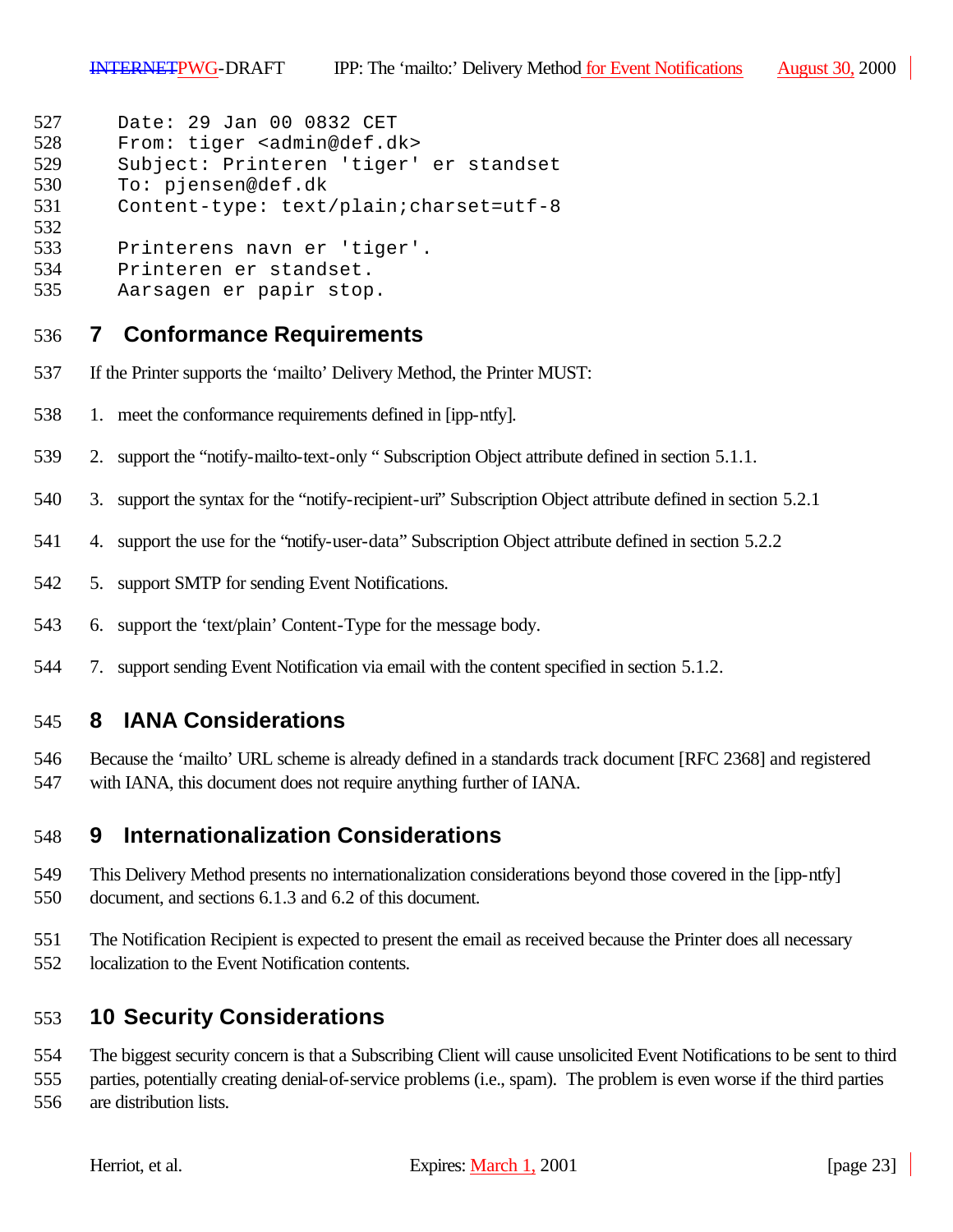- There exist scenarios where third party notification is required (see Scenario #2 and #3 in [ipp-not-req]). The fully
- secure solution would require active agreement of all persons before they can become Notification Recipients.
- However, requirement #9 in [ipp-req] ("There is no requirement for IPP Printer receiving the print request to
- validate the identity of an event recipient") argues against this. To minimize the risk, a Printer could disallow third
- party Notification Recipients (a traditional facsimile model).
- The Delivery Method recommends that the Subscribing Client supply his or her email address as the value of the
- "notify-user-data" attribute in the Subscription Creation Operation when the Notification Recipient is a third party.
- To reduce the chance of spamming or identify the spammer, a Printer could disallow third party Notification
- Recipients if the Subscribing Client doesn't supply the "notify-user-data" attribute with a valid email address.
- Some firewall administrators prevent mail attachments from being accepted into their organizations because of the
- problem of the attachments containing computer viruses. The 'mailto' Delivery Method allows the Subscribing
- Client to request that the Content-Type of a message body be 'text/plain'.

# **11 References**

# [ipp-iig] Hastings, T., Manros, C., Kugler, K, Holst H., Zehler, P., "Internet Printing Protocol/1.1: draft-ietf-ipp- implementers-guide-v11-01.txt, work in progress, May 9, 2000 [ipp-indp] Parra, H., Hastings, T., "IPP: The 'indp' Notification Delivery Method and Protocol 1.0", <draft-ietf-ipp- indp-method-03.txt>, August 29, 2000. [ipp-mod] R. deBry, T. Hastings, R. Herriot, S. Isaacson, P. Powell, "Internet Printing Protocol/1.0: Model and 578 Semantics", <draft-ietf-ipp-model-v11-07.txt>, May 22, 2000. <draft-ietf-ipp-model-v11-06.txt>, March **1, 2000.**  [ipp-ntfy] 581 Herriot, R., Hastings, T., Isaacson, S., Martin, J., deBry, R., <del>Hastings, T.,</del> Shepherd, M., Bergman, R., "Internet Printing Protocol/1.1: IPP Event Notification Specification", <draft-ietf-ipp-not-spec-04.txt>, **July 13, August 30, 2000.**  [ipp-pro] Herriot, R., Butler, S., Moore, P., Tuner, R., "Internet Printing Protocol/1.1: Encoding and Transport", 586 draft-ietf-ipp-protocol-v11-05.txt, March 1,draft-ietf-ipp-protocol-v11-06.txt, May 20, 2000. [RFC821] Jonathan B. Postel, "Simple Mail Transfer Protocol", RFC 821, August, 1982. [RFC822] David H. Crocker, "Standard For The Format Of ARPA Internet Text Messages", RFC 822, August 13, 1982.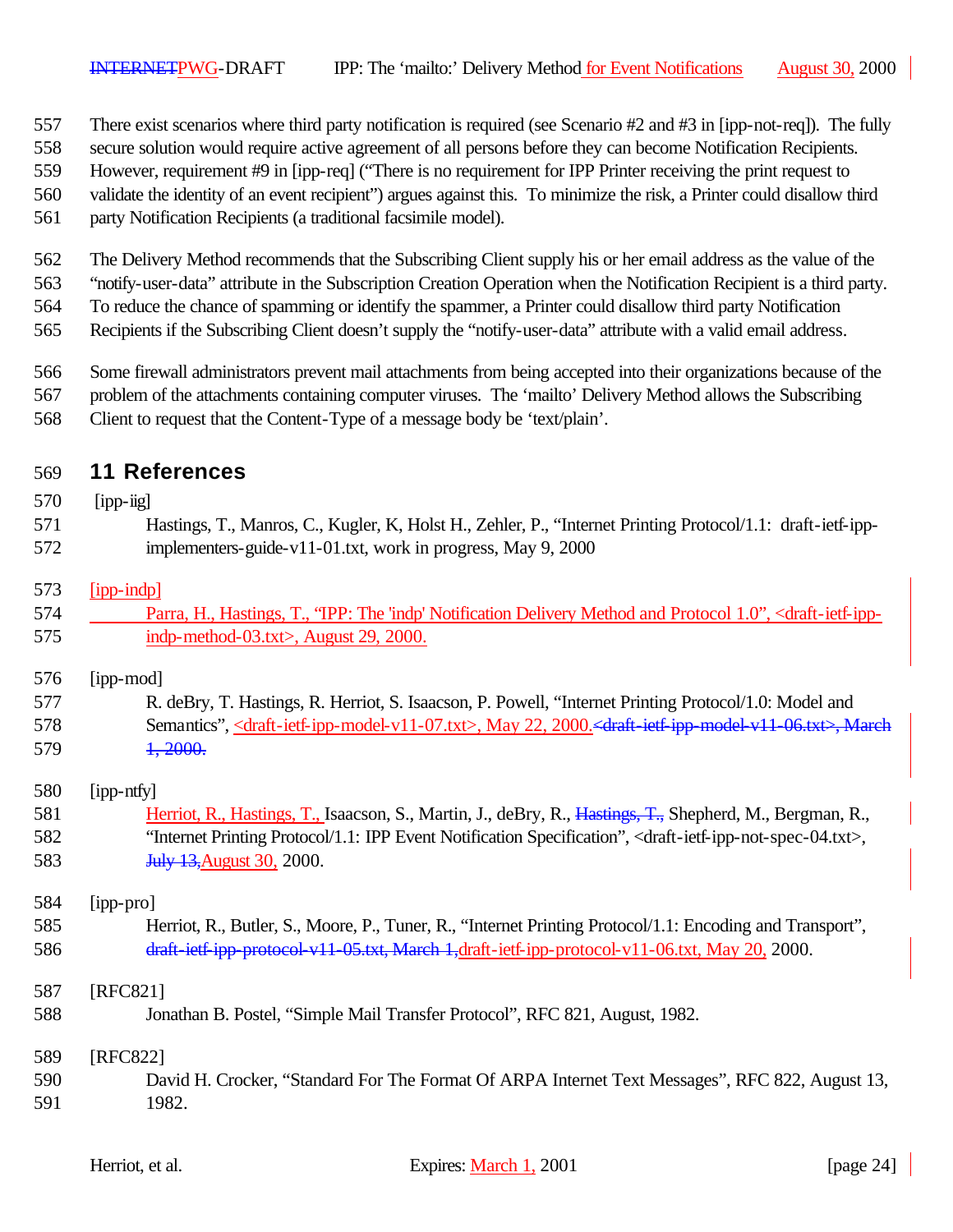| 592 | [RFC1341]                                                                                                |
|-----|----------------------------------------------------------------------------------------------------------|
| 593 | N. Borenstein, N. Freed, "MIME (Multipurpose Internet Mail Extensions): Mechanisms for Specifying and    |
| 594 | Describing the Format of Internet Message Bodies", RFC 1341, June, 1992.                                 |
|     |                                                                                                          |
| 595 | [RFC1521]                                                                                                |
| 596 | N. Borenstein, N. Freed, "MIME (Multipurpose Internet Mail Extensions) Part One: Mechanisms for          |
| 597 | Specifying and Describing the Format of Internet Message Bodies", RFC 1521, September 1993.              |
| 598 | [RFC1891]                                                                                                |
| 599 | K. Moore, "SMTP Service Extension for Delivery Status Notifications", RFC 1891, January 1996             |
|     |                                                                                                          |
| 600 | [RFC2026]                                                                                                |
| 601 | S. Bradner, "The Internet Standards Process -- Revision 3", RFC 2026, October 1996.                      |
| 602 | [RFC2046]                                                                                                |
| 603 | R. Fielding, J. Gettys, J. Mogul, H. Frystyk, L. Masinter, P. Leach, T. Berners-Lee, "Hypertext Transfer |
| 604 | Protocol - HTTP/1.1", RFC 2616, June 1999.                                                               |
| 605 | [RFC2368]                                                                                                |
| 606 | P. Hoffman, L. Masinter, J. Zawinski, "The mailto URL scheme", RFC 2616, July 1998.                      |
| 607 | $[RFC2616]$                                                                                              |
| 608 | R. Fielding, J. Gettys, J. Mogul, H. Frystyk, L. Masinter, P. Leach, T. Berners-Lee, "Hypertext Transfer |
| 609 | Protocol - HTTP/1.1", RFC 2616, June 1999.                                                               |
| 610 | [RFC2633]                                                                                                |
| 611 | B. Ramsdell, "S/MIME Version 3 Message Specification", RFC 2633, June 1999.                              |
|     |                                                                                                          |
| 612 | <b>12 Author's Addresses</b>                                                                             |
| 613 |                                                                                                          |
| 614 | Robert Herriot                                                                                           |
| 615 | Xerox Corporation                                                                                        |
| 616 | 3400 Hillview Ave., Bldg #1                                                                              |
| 617 | Palo Alto, CA 94304                                                                                      |

- 
- Phone: 650-813-7696
- Fax: 650-813-6860
- Email: robert.herriot@pahv.xerox.com
- Henrik Holst
- 
- i-data international a/s